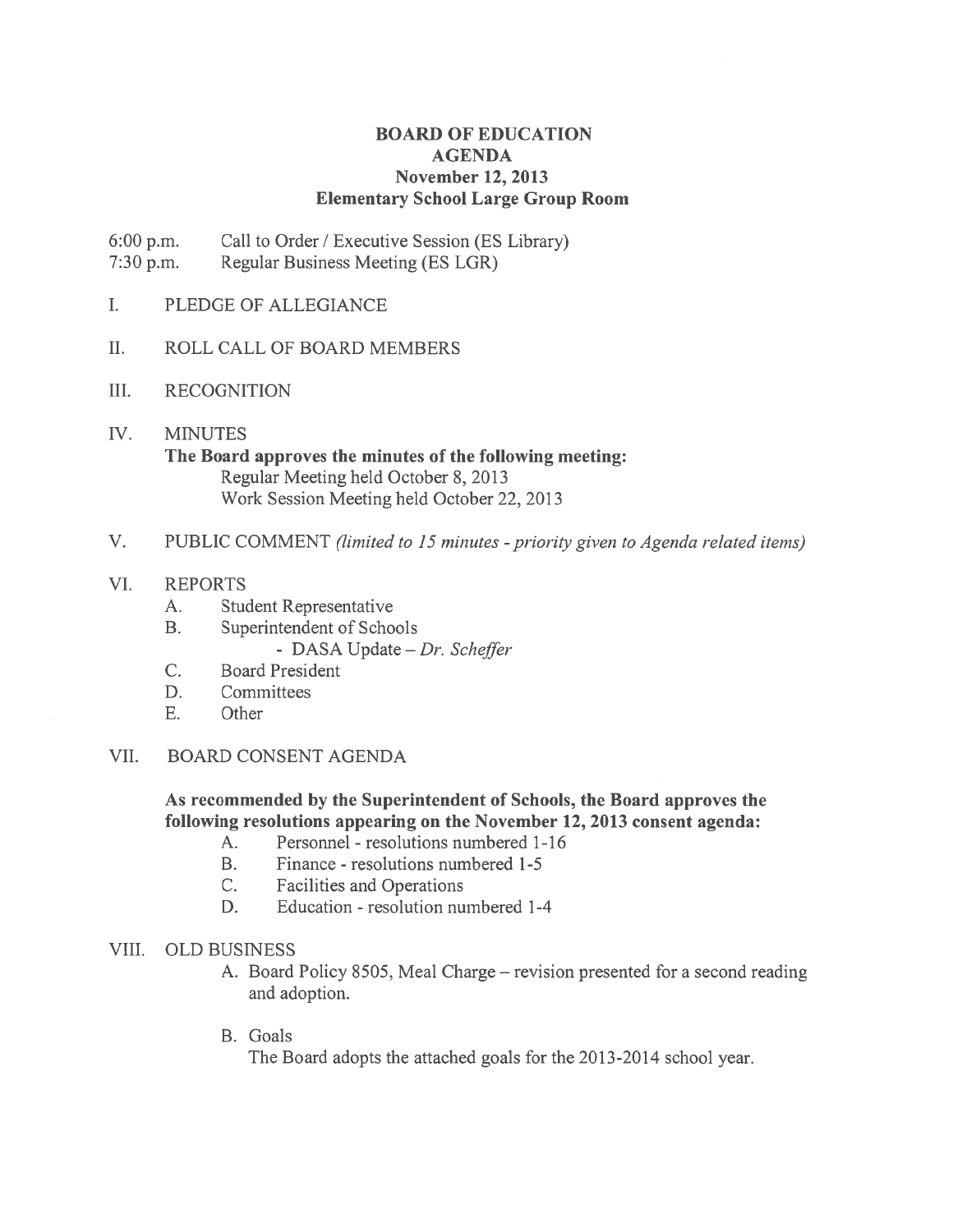#### IX. NEW BUSINESS

- A. Board Policy 4770, Graduation Requirements revisions presented for <sup>a</sup> first reading
- B. Board Policy 5100, Attendance Monitoring revisions presented for <sup>a</sup> first reading
- C. Board Policy 4321, Programs for Students with Disabilities under the IDEA and New York's Education Law Article 89 — revisions presented for <sup>a</sup> first reading
- D. Board Policy 4773, Individualized Education Program Diplomas presented for deletion in its entirety
- E. Board Policy 6710, Purchasing Authority presented for reading and adoption
- X. PUBLIC COMMENT
- XI. ADJOURNMENT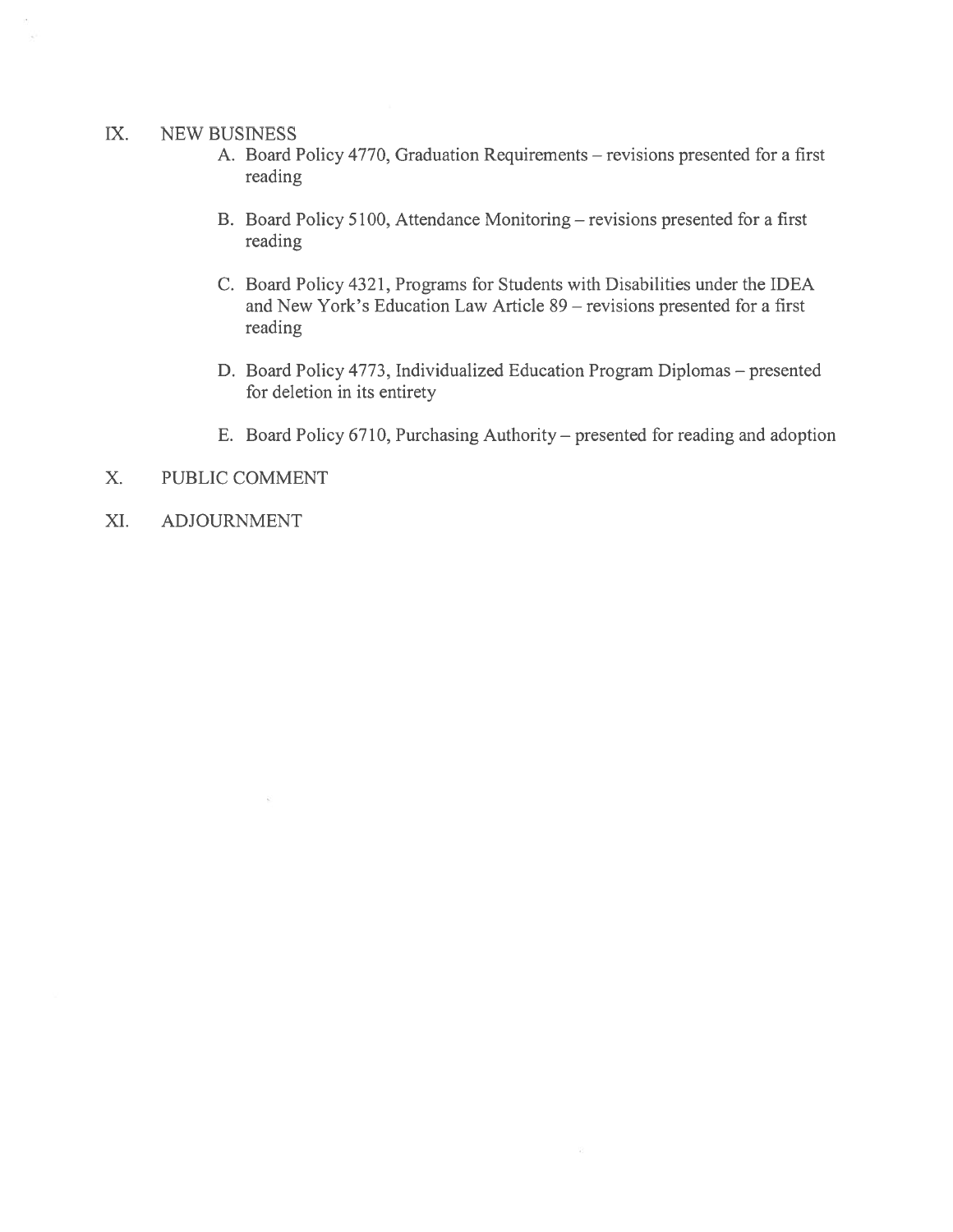### CONSENT AGENDA November 12, 2013

### A. Personnel

1. Appointment - PSAT/SAT Proctor

The Board approves the following PSAT /SAT Proctor appointment for the 2013- 2014 school year at the rate of \$37.63 per hour, on an as needed basis: Paige McLeod

2. Request for Leave Extension

The Board approves the request of Jessica Peterson, Guidance Counselor, for an extension of her current leave of absence to on or about March 3, 2014.

3. Extension of Leave Replacement Appointment

The Board approves the extension of the leave replacement appointment of Emily Somberg (for Jessica Peterson) from on or about December 11, 2013 to on or about March 5, 2014.

4. Appointment — Student Intern I

The Board approves the appointment of Jonathan Famularo as <sup>a</sup> Student Intern I, at the rate of \$10.00 per hour, for the 2013-2014 school year.

5. Appointment — Facility Use Monitor

The Board approves the appointment of Bernadine Devlin as <sup>a</sup> Facility Use Monitor for the 2013-2014 school year, at the rate of S20.00 per hour.

6. Appointment - Substitutes

The Board approves the following substitute appointments for the 2013-2014 school year:

| Teacher                   | <b>Heather Holecek</b>              |
|---------------------------|-------------------------------------|
|                           | Carla Sutherland                    |
| <b>Teaching Assistant</b> | Bob Hidalgo (not to exceed 40 days) |
| Clerical                  | Bob Hidalgo                         |

7. Appointment — Co-Curricular

The Board approves the appointment of Robert Dunlop as Middle School STEM (Science Technology Engineering Math) Club Advisor, at the rate of \$2,678 for the  $2013 - 2014$  school year.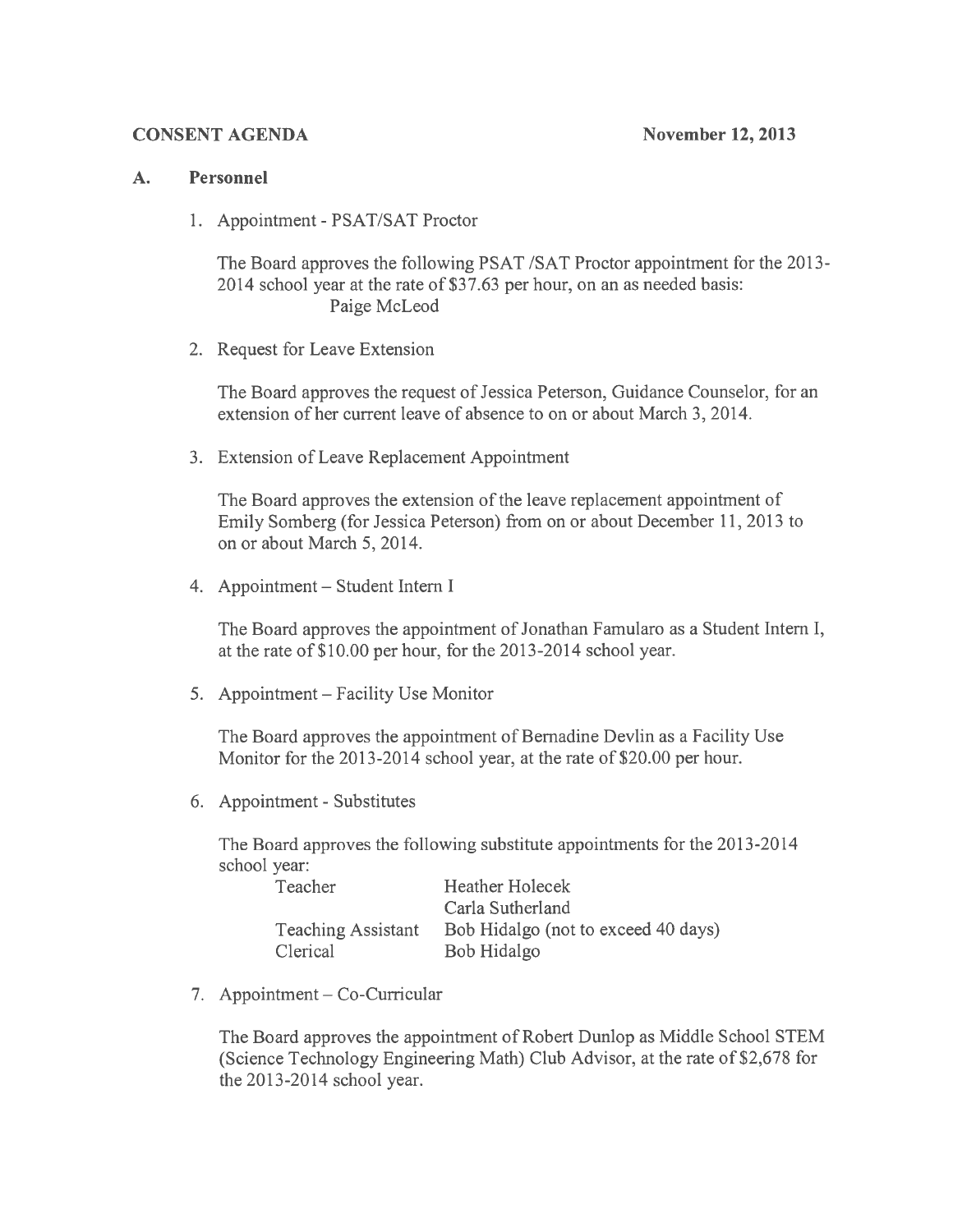8. Appointment — Part-time Guard

The Board approves the appointment of Geraldo Delvalle as <sup>a</sup> part-time Guard, for the 2013-2014 school year, at the rate of \$20.00 per hour, 17.5 hours per week, pending fingerprint clearance from the New York State Education Department and security guard license from the New York State Division of Licensing Services.

9. Appointment — Coaches

The Board approves the following coaching appointments for the 2013-20 14 school year in accordance with the negotiated agreemen<sup>t</sup> with the Port Jefferson Teachers Association:

7/8 Girls Basketball Paige Macleod (pending First Aid & CPR) Volunteer Wrestling (unpaid) Matteo DeVincenzo(pending First Aid and CPR) Volunteer Basketball (unpaid) Christopher Blohm (pending First Aid, CPR and NYSED temporary coaching license)

10. Appointment — Teaching Assistant

The Board approves the appointment of Sheila Albinson as <sup>a</sup> Teaching Assistant, on <sup>a</sup> probationary basis effective November 13, 2013, for <sup>a</sup> specific student as recommended by the Committee on Special Education, in accordance with the negotiated agreemen<sup>t</sup> with the Port Jefferson Paraprofessionals Association.

11. Appointment — Curriculum Projects

The Board approves the following Curriculum Project appointments for the 2013-20 14 school year, in accordance with the negotiated agreemen<sup>t</sup> with the Port Jefferson Teachers Association:

English, Grades 9-12, Alignment of Literature Guidelines with the Common Core Standards for ELA and the NYSED Common Core Text List, not to exceed 16 hours - Allison Anziano Paige Macleod Matthew Sefick

Title 1/AIS Program-Data Preparation for Funding and Programs, not to exceed 20 hours - Lynne Pellegrino

12. Resignation — Custodial Worker I

The Board accepts the resignation of Steven Metzler as <sup>a</sup> Custodial Worker I, effective October 29, 2013.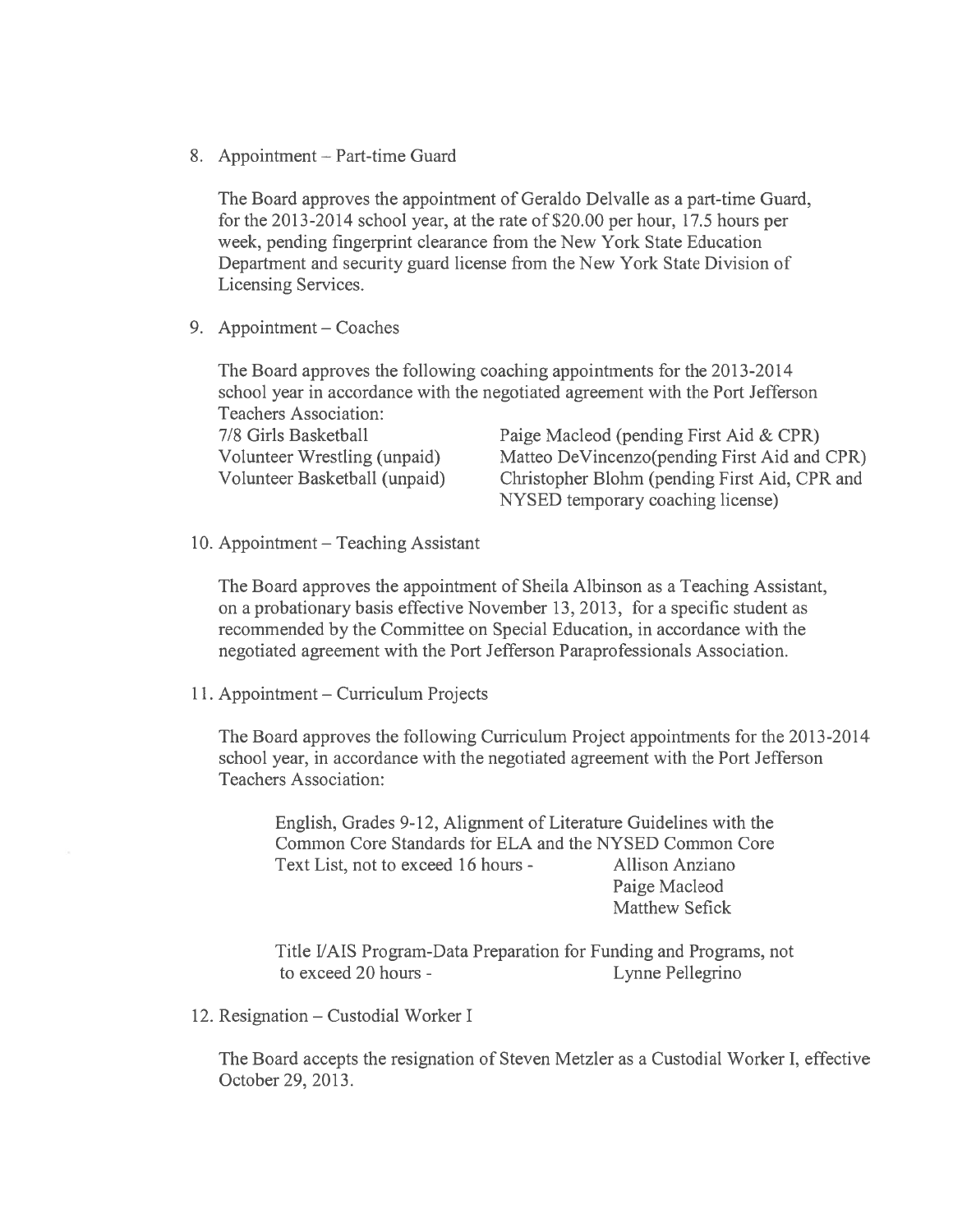13. Creation/Appointment - STEM Initiative Advisor

The Board approves the creation of STEM Initiative Advisor, at the negotiated rate of \$6,000 (pro-rated) for the 2013-2014 school year; and further, the Board appoints Peter Burawa and Jonathan Maletta as STEM Initiative Co-Advisors for the 2013- 2014 school year.

14. Appointment — MS Intramurals

The Board approves the following co-curricular appointments for the 2013-2014 school year, in accordance with the negotiated agreemen<sup>t</sup> with the Port Jefferson Teachers' Association:

| on/Appointment - STEM Initiative Advisor                                                                                                                                                                                                                                                                             |                                                                                                                                                                                                                                             |
|----------------------------------------------------------------------------------------------------------------------------------------------------------------------------------------------------------------------------------------------------------------------------------------------------------------------|---------------------------------------------------------------------------------------------------------------------------------------------------------------------------------------------------------------------------------------------|
| school year.                                                                                                                                                                                                                                                                                                         | oard approves the creation of STEM Initiative Advisor, at the negotiated rate<br>000 (pro-rated) for the 2013-2014 school year; and further, the Board appoints<br>Burawa and Jonathan Maletta as STEM Initiative Co-Advisors for the 2013- |
| ntment - MS Intramurals                                                                                                                                                                                                                                                                                              |                                                                                                                                                                                                                                             |
| oard approves the following co-curricular appointments for the 2013-2014<br>l year, in accordance with the negotiated agreement with the Port Jefferson<br>ers' Association:                                                                                                                                         |                                                                                                                                                                                                                                             |
| MS Girls Volleyball Intramurals                                                                                                                                                                                                                                                                                      | Dinarae Camarda<br>Elizabeth Manly (pending First Aid and CPR)<br>James Mimnaugh                                                                                                                                                            |
| MS Boys Basketball Intramural                                                                                                                                                                                                                                                                                        | <b>Jesse Rosen</b><br><b>Charles Ruoff</b>                                                                                                                                                                                                  |
| nation – Senior Office Applications Specialist                                                                                                                                                                                                                                                                       |                                                                                                                                                                                                                                             |
| oard accepts the resignation of Gayle Tullo as Senior Office Applications<br>alist, effective November 29, 2013.                                                                                                                                                                                                     |                                                                                                                                                                                                                                             |
| est for Leave – English Teacher                                                                                                                                                                                                                                                                                      |                                                                                                                                                                                                                                             |
| oard approves the request of Kristyn Johnson, teacher of English, for a<br>of absence from on or about January 17, 2014 until on or about April 29,<br>in accordance with Board Policy 9510.2 Family and Medical Leave Act<br>rticle IX.B.9 of the negotiated agreement with the Port Jefferson Teachers'<br>iation. |                                                                                                                                                                                                                                             |
| cial Reports                                                                                                                                                                                                                                                                                                         |                                                                                                                                                                                                                                             |
| oard approves the following financial reports:                                                                                                                                                                                                                                                                       |                                                                                                                                                                                                                                             |
| Claims Audit Report - Month of September<br>Cash Flow Analysis - Month of September<br>New Budget Transfers - Current month - November                                                                                                                                                                               |                                                                                                                                                                                                                                             |
| September Warrants -<br>Fund Name<br>Warrant#                                                                                                                                                                                                                                                                        |                                                                                                                                                                                                                                             |

15. Resignation — Senior Office Applications Specialist

The Board accepts the resignation of Gayle Tullo as Senior Office Applications Specialist, effective November 29, 2013.

16. Request for Leave — English Teacher

The Board approves the reques<sup>t</sup> of Kristyn Johnson, teacher of English, for <sup>a</sup> leave of absence from on or about January 17, 2014 until on or about April 29, 2014, in accordance with Board Policy 9510.2 Family and Medical Leave Act and Article IX.B.9 of the negotiated agreement with the Port Jefferson Teachers' Association.

#### B. Finance

1. Financial Reports

The Board approves the following financial reports: Claims Audit Report - Month of September Cash Flow Analysis - Month of September New Budget Transfers - Current month - November September Warrants -

| Fund Name         | Warrant#  |
|-------------------|-----------|
| General Fund      | $17 - 20$ |
| School Lunch Fund | 3 & 4     |
| Federal Fund      | $4 - 6$   |
| Capital Fund      |           |
| Trust & Agency    |           |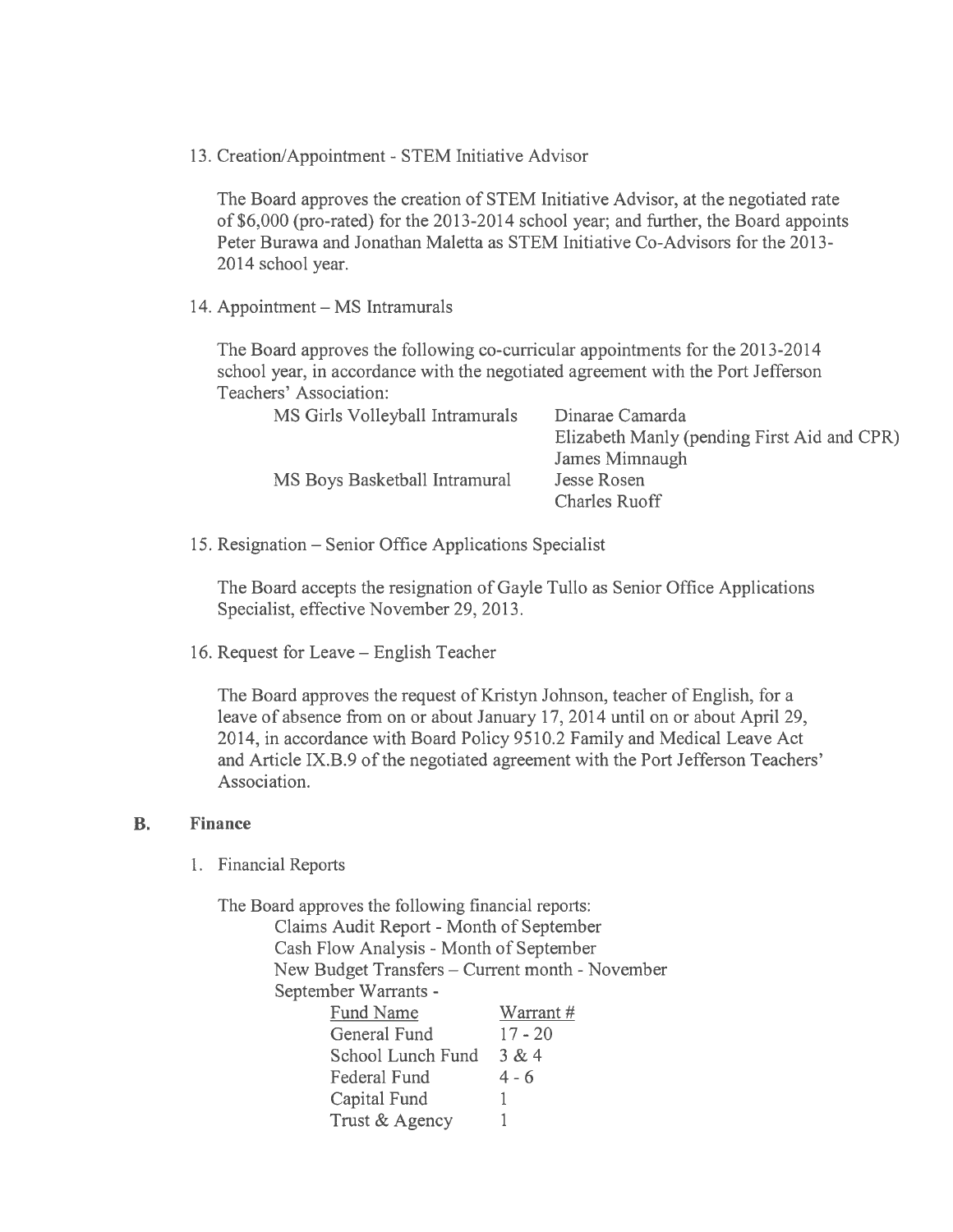Payroll 6 & 7 Royal Fund None Scholarship Fund None Trial Balance -July 2013 — September 2013 Revenue Budget Status - July 2013-June 2014 Appropriation Status Report -July 2013-June 2014 Budget Transfers - Month of September Extra Classroom Activity- July 2013 — September 2013

2. Acceptance of Donation

The Board gratefully accepts the donation of fourteen (14) Dell Computers from the CREATE program, through the New York State Education Department, to be used for instructional purposes.

3. Acceptance of Donation

The Board gratefully accepts the donation from the Incorporated Village of Belle Terre, in the amount of \$50.00, to the Andrew Golub Scholarship Fund.

4. Acceptance of Donation

The Board gratefully accepts the donation from the Port Jefferson Village Lacrosse Association in the amount of \$12,000 to support the continued implementation of our middle school and high school lacrosse teams.

5. Award of Bid — Fuel Oil

The Board awards the Fuel Oil bid to the lowest responsible bidder, Swezey Fuel Company.

# C. Facilities & Operations

# D. Education

1. Committees on Special Education

The Board approves the recommendations of the Committees on Special Education for the period September 18, 2013 through October 24, 2013.

2. Special Services Agreement

The Board approves the Agreement with FREE-Family Residences and Essential Enterprises for the 2013-2014 school year.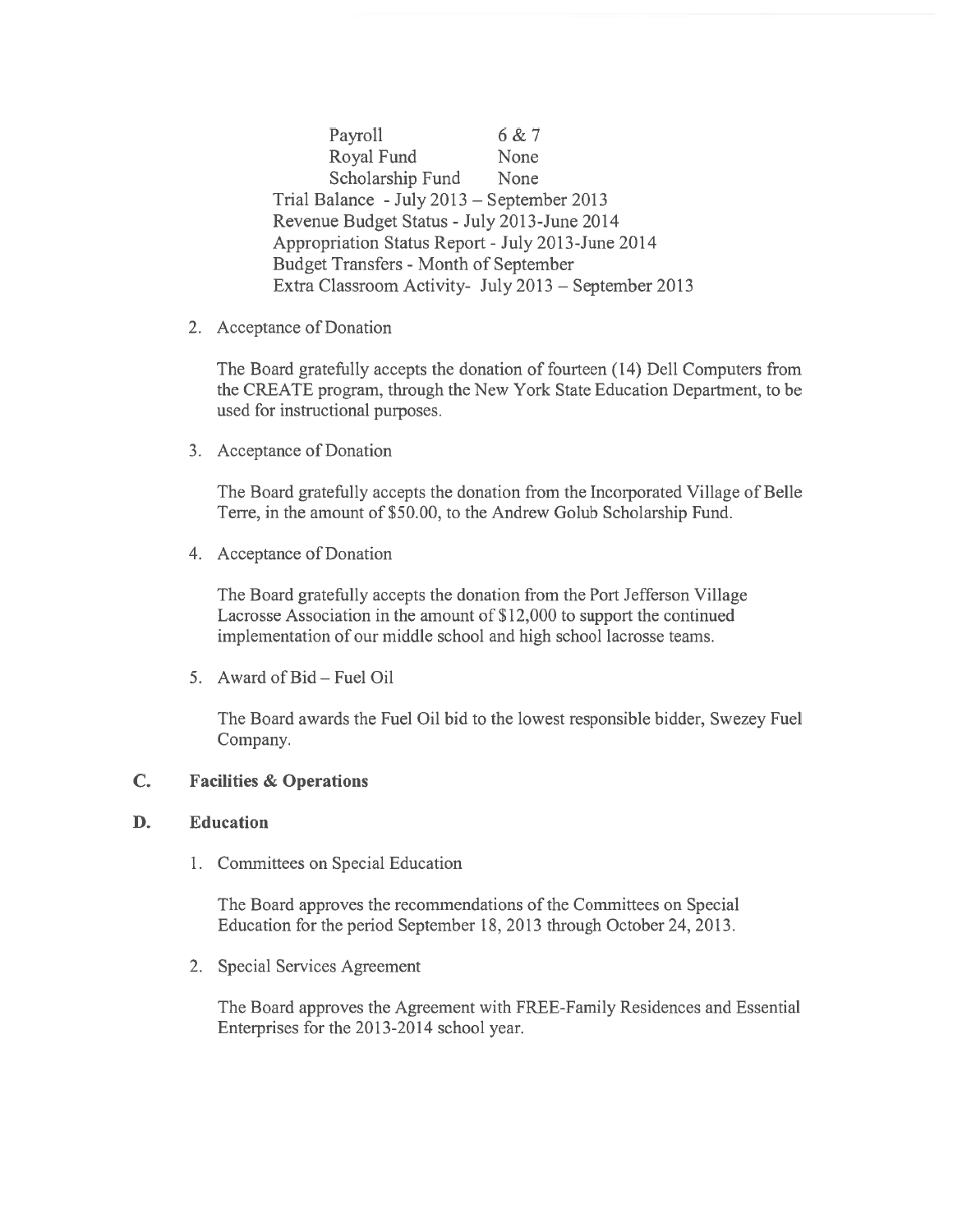3. Textbook Adoption

The Board approves the adoption of the textbook, World History and Geography, by Spielvogel, published by McGraw Hill, for Global History, Grades 9 and 10, Honors level.

4. Approval of Services

The Board of Education approves the services of Educational Vistas, Inc. (EVI) for scoring of the NYS assessments for grades 3-8 ELA & Math, and grades 4 and 8 Science, for April -June of 2014.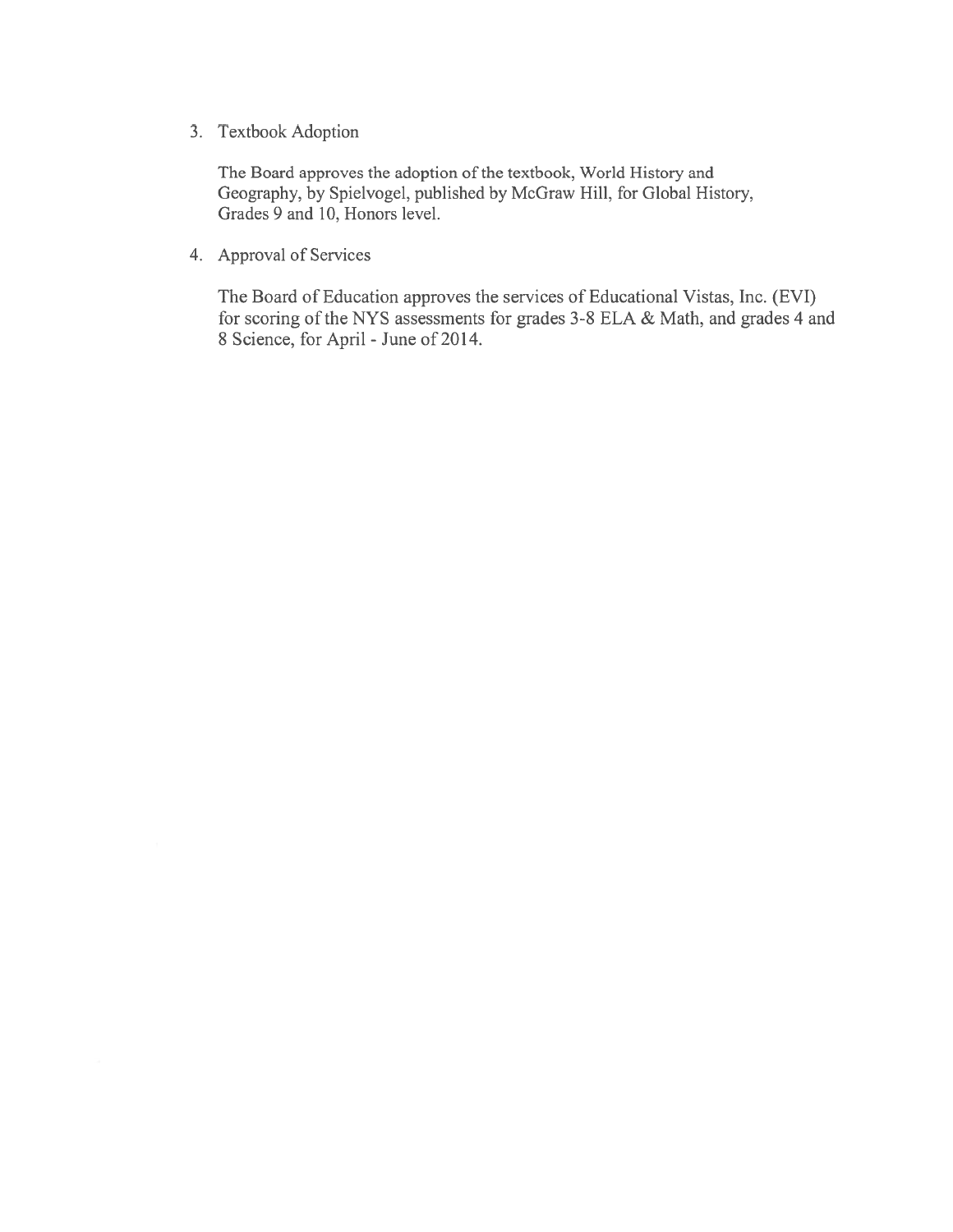**OLD BUSINESS** 

8505

# MEAL CHARGE

The Board of Education recognizes that, on occasion, students may forget to bring meal money to school. To ensure that students do not go hungry, but also to promote responsible student behavior and to minimize the fiscal burden on the district, all district schools shall follow guidelines with regard to meal charges.

- No more than 2 meals (\$5.00) per student may be charged
- Only regular meals may be charged, that is, only what is on the menu;
- No snacks may be charged;
- A computer-generated point of sale system shall be used for identifying and recording all charged meals, as well as for collecting repayments

This policy applies to all paying students whether they are paying full-price or reducedprice.

A student who abuses this policy may be denied <sup>a</sup> meal. If school authorities suspec<sup>t</sup> that <sup>a</sup> student may be abusing this policy, they must first provide written notice to the paren<sup>t</sup> that if he/she continues to abuse this policy, the privilege of charging meals will be refused.

All schools shall maintain <sup>a</sup> system for accounting for charged meals that follows state guidelines.

# All negative (unpaid) balances left on record by inactive students will be reimbursed to the Lunch Fund  $(C)$  by the General Fund  $(A)$ .

Ref. Child Nutrition Act of 1966, 42 U.S.C. 1771 et seq. National School Lunch Act, 42 U.S.C. 1715 et seq. Guidance Document, State Education Department, Child Nutrition Program; "Establishing <sup>a</sup> Meal Charge Policy", August 2005

Presented for 1<sup>st</sup> reading: 11/18/08 2<sup>nd</sup> reading & adoption: 12/9/08 Revision presented for  $1<sup>st</sup>$  reading:  $10/8/13$  $2<sup>nd</sup>$  reading & adoption: 11/12/13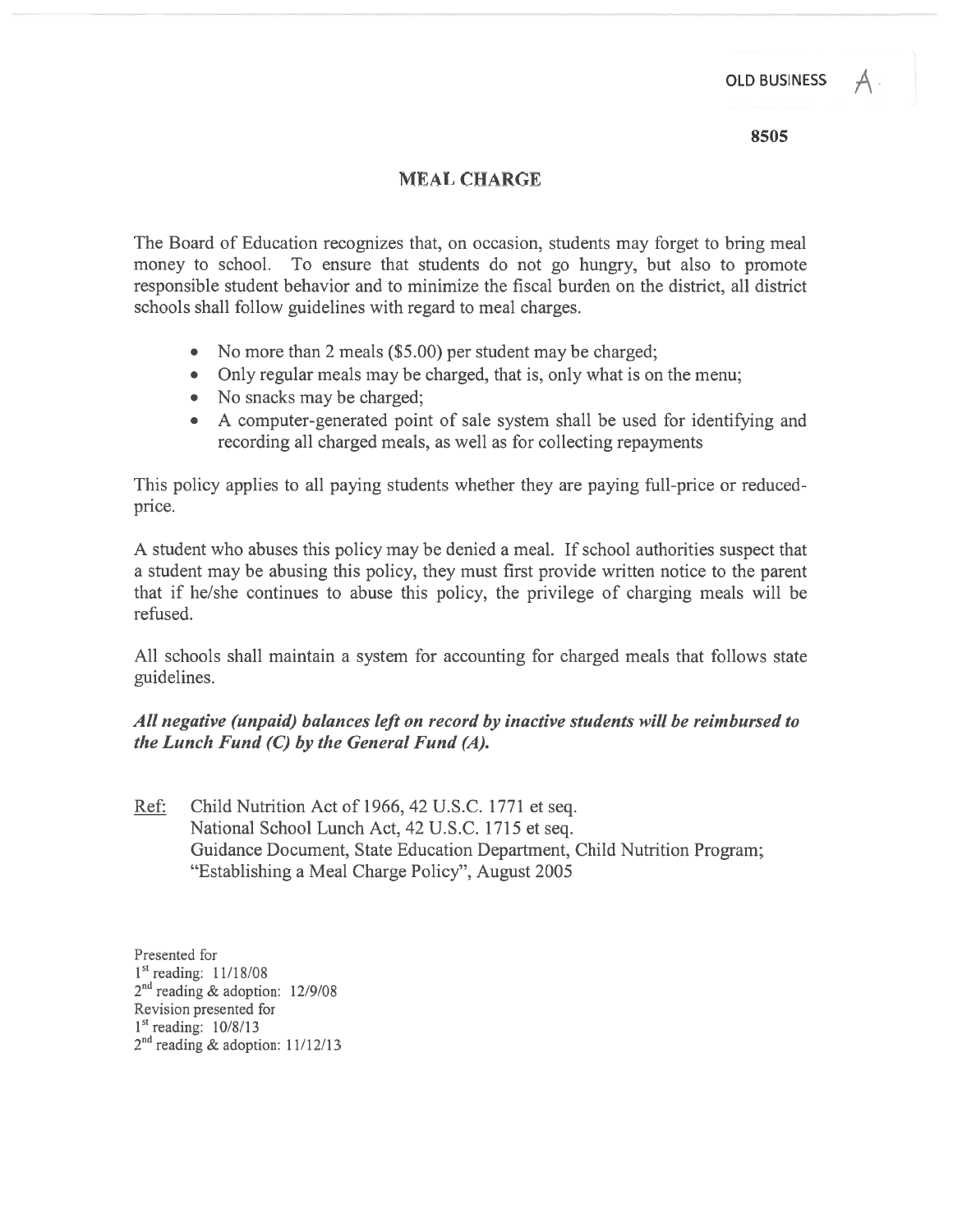| $\blacktriangle$        | Student Achievement*                                                                                                                                                                                                                                                                                                               |
|-------------------------|------------------------------------------------------------------------------------------------------------------------------------------------------------------------------------------------------------------------------------------------------------------------------------------------------------------------------------|
|                         | Maximize student achievement through data informed instruction that is designed to meet the varied needs of all learners and maintain<br>the level of excellence that has Port Jefferson Schools identified at the top of the County, State and Nation.                                                                            |
|                         | Success will be measured through: New York State Report Card data, including; graduation rates, classification rates, Regents testing<br>AP Scores, and cohort tracking.<br>results, grades 3-8 Assessment results,                                                                                                                |
| $\Delta$                | Standards<br>Implementation of the Common Core                                                                                                                                                                                                                                                                                     |
|                         | core standards and all associated assessments. This will include a thorough review of all instructional materials (textbooks, technology,<br>Provide the necessary professional development and resources from NYSED in order to continue a smooth transition to the common<br>rooms.<br>etc.) being used in all Pre-K to 12 class |
|                         | Success will be measured through observation/evaluation in accordance with our newly adopted APPR plan as well as assessment results.                                                                                                                                                                                              |
| $\overline{\mathsf{A}}$ | <b>Planning for New Economic Reality</b>                                                                                                                                                                                                                                                                                           |
|                         | pp short and long-term financial plans for the district budget that meet the needs of our students<br>Use all available information to develo<br>and community alike.                                                                                                                                                              |
|                         | Success will be measured through: budget development, maximizing efficiencies, examples of shared sacrifice, identifying reductions that<br>will allow for maintaining program, and forming financial partnerships with community groups.                                                                                          |
| $\overline{\mathsf{A}}$ | Increase Opportunities for Community Input/Communication                                                                                                                                                                                                                                                                           |
|                         | Create opportunities to engage the community on all matters relating to the future of the PJSD. An emphasis will be placed on<br>identifying priorities that reflect the community in total.                                                                                                                                       |
|                         | Success will be measured by value of input received, number of occasions created for community to engage in discussion, and successful<br>long-term planning.                                                                                                                                                                      |
|                         | *Administrative Team will identify specific areas for improvement based upon data provided by NYSED. Please note that Goal #1 has, and should,<br>remain constant year to year.                                                                                                                                                    |

 $V_{\rm d}^{\rm cr}$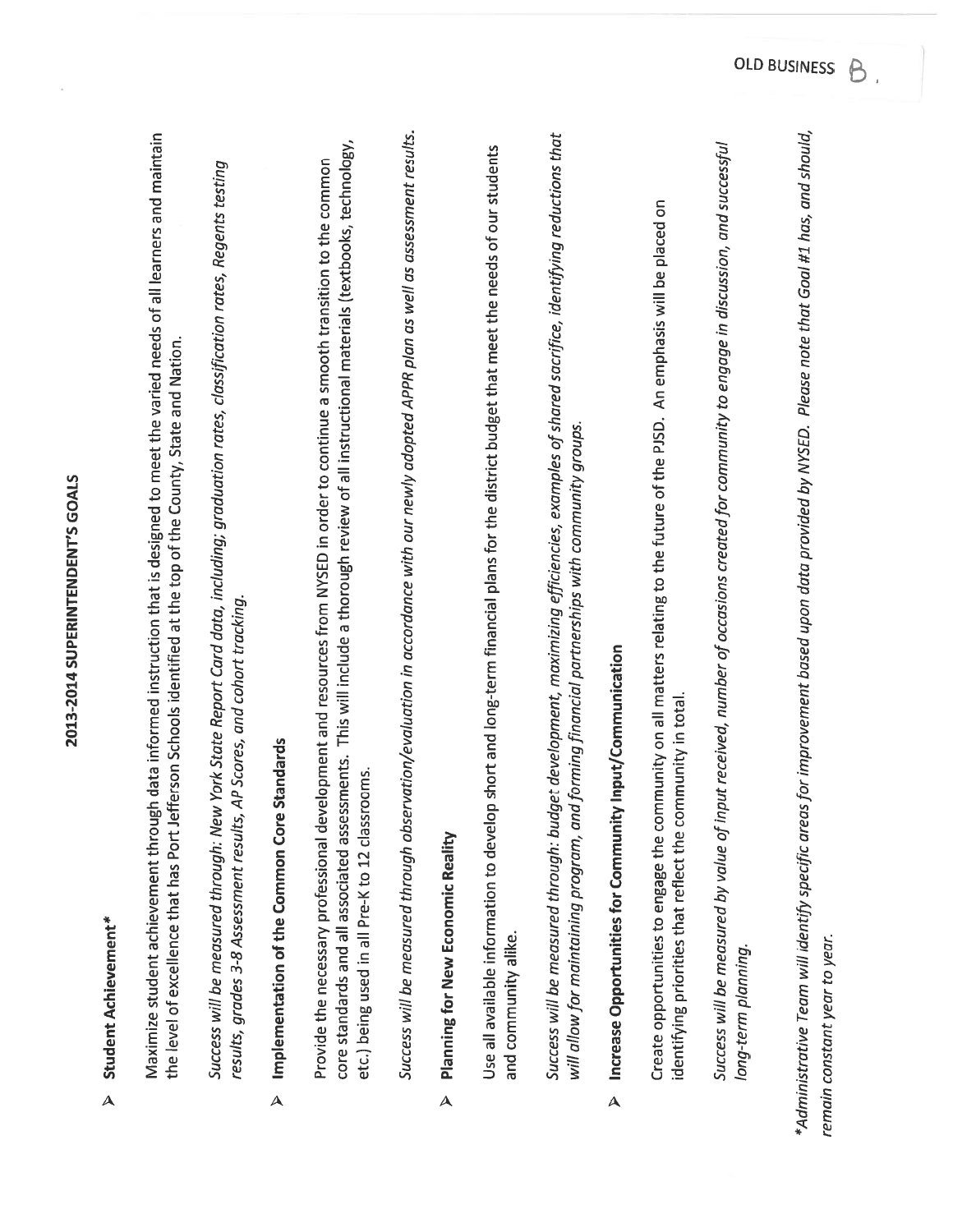### GRADUATION REQUIREMENTS

In order to graduate from Port Jefferson Union Free School District, <sup>a</sup> student must complete the requirements set forth in Part 100 of the Commissioner's Regulations and in addition, earn 0.5 credit of Public Speaking and complete 32 hours of community service. Community service is prorated based on the year the student enters the high school. Each student is required to perform eight hours of community service per year.

Cross-ref:

4334.1, High School Credit for College Courses 4771, Early Graduation 4770 R, Graduation Regulations Ref: 8 NYCRR §§100.1-100.7

Matter of O'Neill, 29 EDR 297 (1990)

Revisions presented for:  $1^{\text{st}}$  reading  $-11/12/13$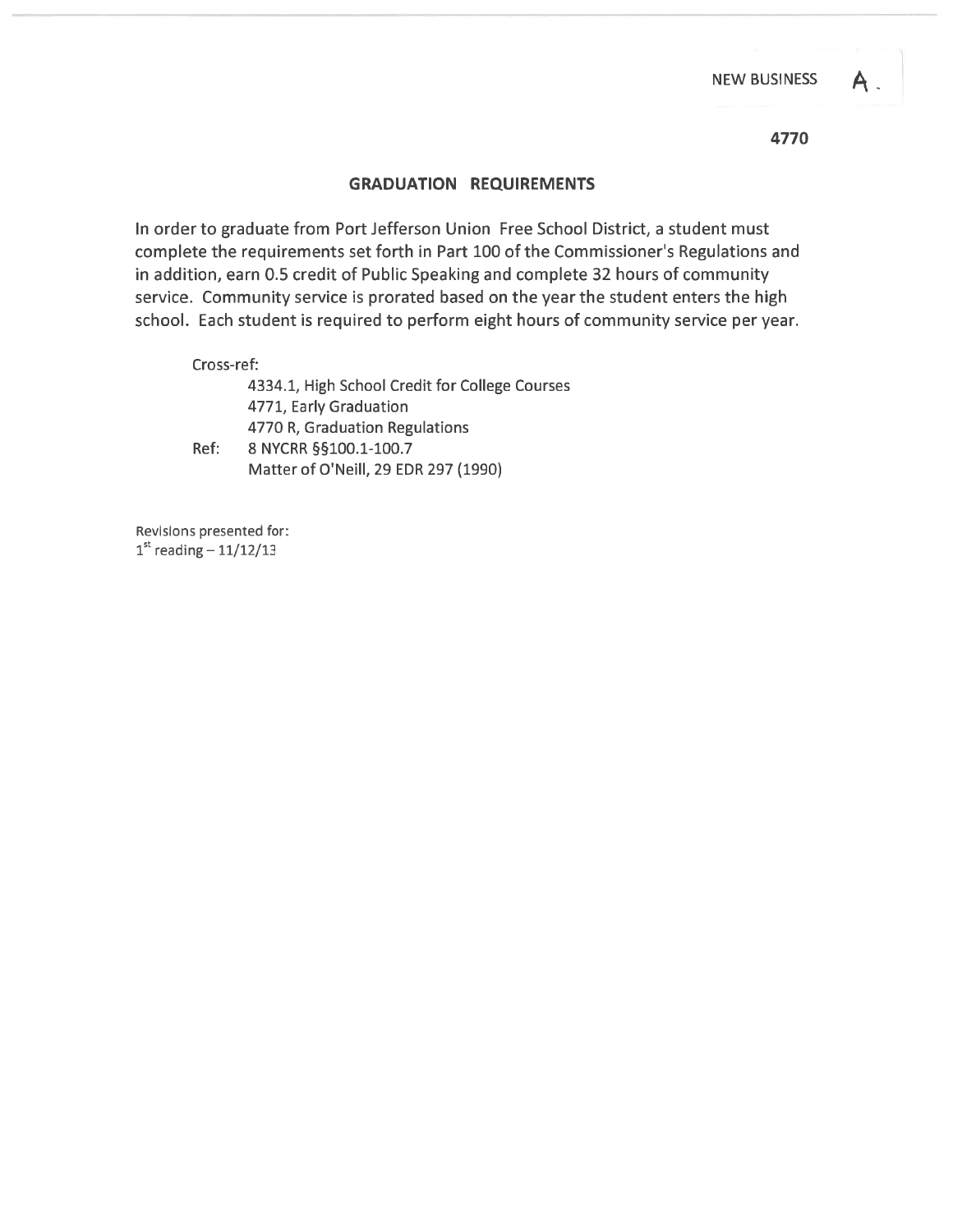## GRADUATION REQUIREMENTS REGULATIONS

The Board of Education reserves the right to establish requirements for graduation which exceed the minimum standards as defined by the New York State Regents. New York Code of Rules and Regulations (NYCRR) Section 100.5

In order to earn <sup>a</sup> diploma, <sup>a</sup> student must meet certain requirements in the area of credits and testing competencies. These requirements are outlined on the pages that follow.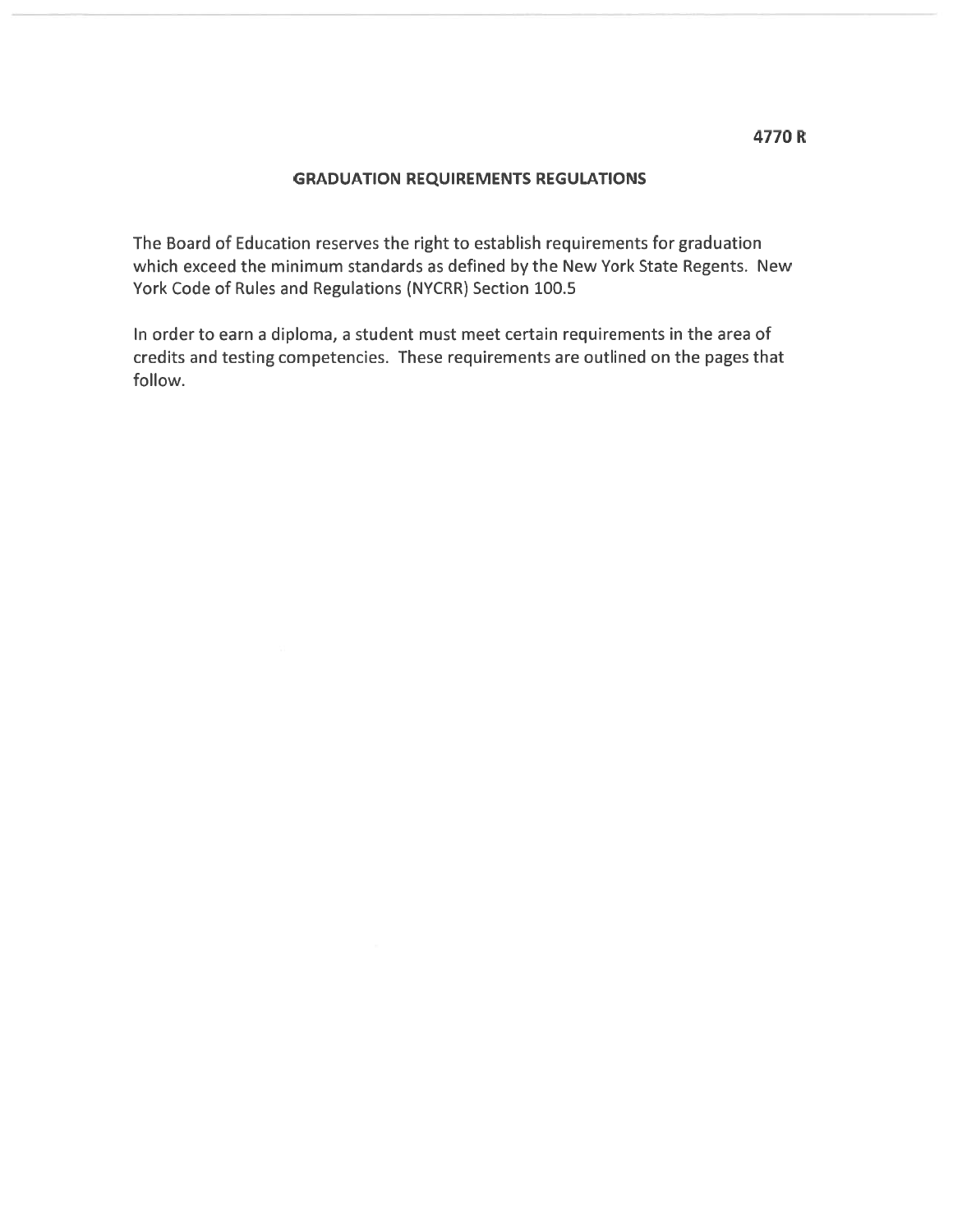|                | Credit:                                                                                                                                                                                                                                                                                                            |  |
|----------------|--------------------------------------------------------------------------------------------------------------------------------------------------------------------------------------------------------------------------------------------------------------------------------------------------------------------|--|
| <b>Regents</b> | 22 units of credit distributed as follows: 4 ELA, 4 Social Studies, 3 Science, 3<br>Mathematics, 1/2 Health, 1 Arts, 1 Language other than English (LOTE), 2 Physical<br>Education, 3 % Electives. Additionally, all students must take % credit of Public<br>Speaking and complete 32 hours of community service. |  |
|                | Assessment:                                                                                                                                                                                                                                                                                                        |  |
|                | 5 required Regents exams with a score of 65 or better as follows: 1 Math, 1 Science,<br>ELA, Global History and Geography, US History and Government.                                                                                                                                                              |  |
|                | See http://www.p12.nysed.gov/part100/pages/1005.html#regentsdiploma                                                                                                                                                                                                                                                |  |

|                                       | Credit:                                                                                                                                                                                                                                                                                                                                                                                                                                                                                                                                                                                                        |
|---------------------------------------|----------------------------------------------------------------------------------------------------------------------------------------------------------------------------------------------------------------------------------------------------------------------------------------------------------------------------------------------------------------------------------------------------------------------------------------------------------------------------------------------------------------------------------------------------------------------------------------------------------------|
| <b>Regents</b><br>(through<br>appeal) | 22 units of credit distributed as follows: 4 ELA, 4 Social Studies, 3 Science, 3<br>Mathematics, 1/2 Health, 1 Arts, 1 LOTE, 2 Physical Education, 3 1/2 Electives.<br>Additionally, all students must take 1/2 credit of Public Speaking and complete 32<br>hours of community service.<br>Assessment:<br>4 required Regents exams with a score of 65 or better and 1 Regents exam with a<br>score of 62-64 for which an appeal is granted by the local district per<br>Commissioner's Regulation 100.5(d)(7) as follows: 1 Math, 1 Science, ELA, Global<br>History and Geography, US History and Government. |
|                                       | See http://www.p12.nysed.gov/part100/pages/1005.html#regpasscore                                                                                                                                                                                                                                                                                                                                                                                                                                                                                                                                               |

|                     | Credit:                                                                                                                                                                                                                                                                                                            |
|---------------------|--------------------------------------------------------------------------------------------------------------------------------------------------------------------------------------------------------------------------------------------------------------------------------------------------------------------|
| <b>Regents with</b> | 22 units of credit distributed as follows: 4 ELA, 4 Social Studies, 3 Science, 3<br>Mathematics, 1/2 Health, 1 Arts, 1 Language other than English (LOTE), 2 Physical<br>Education, 3 % Electives. Additionally, all students must take % credit of Public<br>Speaking and complete 32 hours of community service. |
| <b>Honors</b>       | Assessment:                                                                                                                                                                                                                                                                                                        |
|                     | 5 required Regents exams with a computed average score of 90 or better as<br>follows: 1 Math, 1 Science, ELA, Global History and Geography, US History and<br>Government                                                                                                                                           |
|                     | See http://www.p12.nysed.gov/part100/pages/1005.html#diplomaHonors                                                                                                                                                                                                                                                 |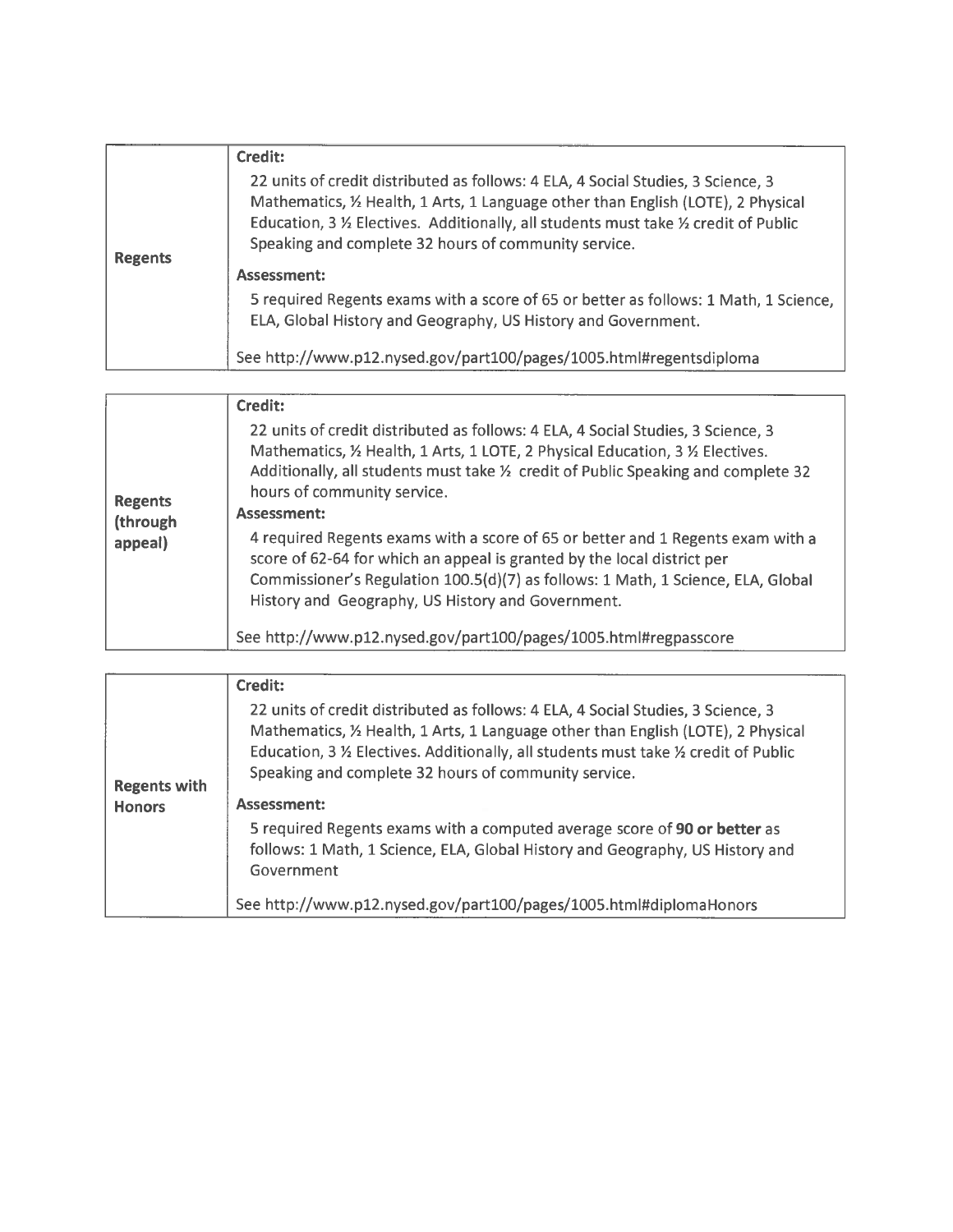|                                                              | Credit:                                                                                                                                                                                                                                                                                                                                                                                                                                                                                   |
|--------------------------------------------------------------|-------------------------------------------------------------------------------------------------------------------------------------------------------------------------------------------------------------------------------------------------------------------------------------------------------------------------------------------------------------------------------------------------------------------------------------------------------------------------------------------|
| <b>Regents with</b><br><b>Advanced</b><br><b>Designation</b> | 22 units of credit distributed as follows: 4 ELA, 4 Social Studies, 3 Science, 3<br>Mathematics, 1/2 Health, 1 Arts, 1 LOTE, 2 Physical Education, 3 1/2 Electives. In<br>addition, a student must earn an additional 2 units of credit in LOTE or a 5 unit<br>sequence in the Arts or CTE. These credits can be included in the 22 required<br>credits. Additionally, all students must take 1/2 credit of Public Speaking and<br>complete 32 hours of community service.<br>Assessment: |
|                                                              | 8 required Regents exams with a score of 65 or better as follows: 3 Math, 2 Science,<br>ELA, Global History and Geography, US History and Government; and either a locally<br>developed Checkpoint B LOTE examination or a 5 unit sequence in the Arts or CTE<br>See http://www.p12.nysed.gov/part100/pages/1005.html#regentsAD                                                                                                                                                           |

Ļ

| <b>Regents with</b><br><b>Advanced</b><br><b>Designation</b><br>an annotation<br>that denotes<br><b>Mastery in</b><br><b>Math</b> | Credit:<br>22 units of credit distributed as follows: 4 ELA, 4 Social Studies, 3 Science, 3<br>Mathematics, 1/2 Health, 1 Arts, 1 LOTE, 2 Physical Education, 3 1/2 Electives. In<br>addition, a student must earn an additional 2 units of credit in LOTE or a 5 unit<br>sequence Arts or CTE. These credits can be included in the 22 required in the<br>credits. Additionally, all students must take 1/2 credit of Public Speaking and<br>complete 32 hours of community service.<br>Assessment:<br>Meets all assessment requirements for the Regents with Advanced Designation (see<br>above) and, in addition, scores 85 or better on each of 3 Regents Examinations in |
|-----------------------------------------------------------------------------------------------------------------------------------|-------------------------------------------------------------------------------------------------------------------------------------------------------------------------------------------------------------------------------------------------------------------------------------------------------------------------------------------------------------------------------------------------------------------------------------------------------------------------------------------------------------------------------------------------------------------------------------------------------------------------------------------------------------------------------|
|                                                                                                                                   | Mathematics.                                                                                                                                                                                                                                                                                                                                                                                                                                                                                                                                                                                                                                                                  |
|                                                                                                                                   | See 100.5(b)(7)(x) http://www.p12.nysed.gov/part100/pages/1005.html#regentsAD                                                                                                                                                                                                                                                                                                                                                                                                                                                                                                                                                                                                 |

| <b>Regents with</b><br><b>Advanced</b><br><b>Designation</b><br>an annotation<br>that denotes<br><b>Mastery in</b><br><b>Science</b> | Credit:<br>22 units of credit distributed as follows: 4 ELA, 4 Social Studies, 3 Science, 3<br>Mathematics, 1/2 Health, 1 Arts, 1 LOTE, 2 Physical Education, 3 1/2 Electives. In<br>addition, a student must earn an additional 2 units of credit in LOTE or a 5 unit<br>sequence Arts or CTE. These credits can be included in the 22 required in the<br>credits. Additionally, all students must take 1/2 credit of Public Speaking and<br>complete 32 hours of community service.<br>Assessment:<br>Meets all assessment requirements for the Regents with Advanced Designation (see<br>above) and, in addition, scores 85 or better on each of 3 Regents Examinations in |
|--------------------------------------------------------------------------------------------------------------------------------------|-------------------------------------------------------------------------------------------------------------------------------------------------------------------------------------------------------------------------------------------------------------------------------------------------------------------------------------------------------------------------------------------------------------------------------------------------------------------------------------------------------------------------------------------------------------------------------------------------------------------------------------------------------------------------------|
|                                                                                                                                      | Science                                                                                                                                                                                                                                                                                                                                                                                                                                                                                                                                                                                                                                                                       |
|                                                                                                                                      | See 100.5(b)(7)(x) http://www.p12.nysed.gov/part100/pages/1005.html#regentsAD                                                                                                                                                                                                                                                                                                                                                                                                                                                                                                                                                                                                 |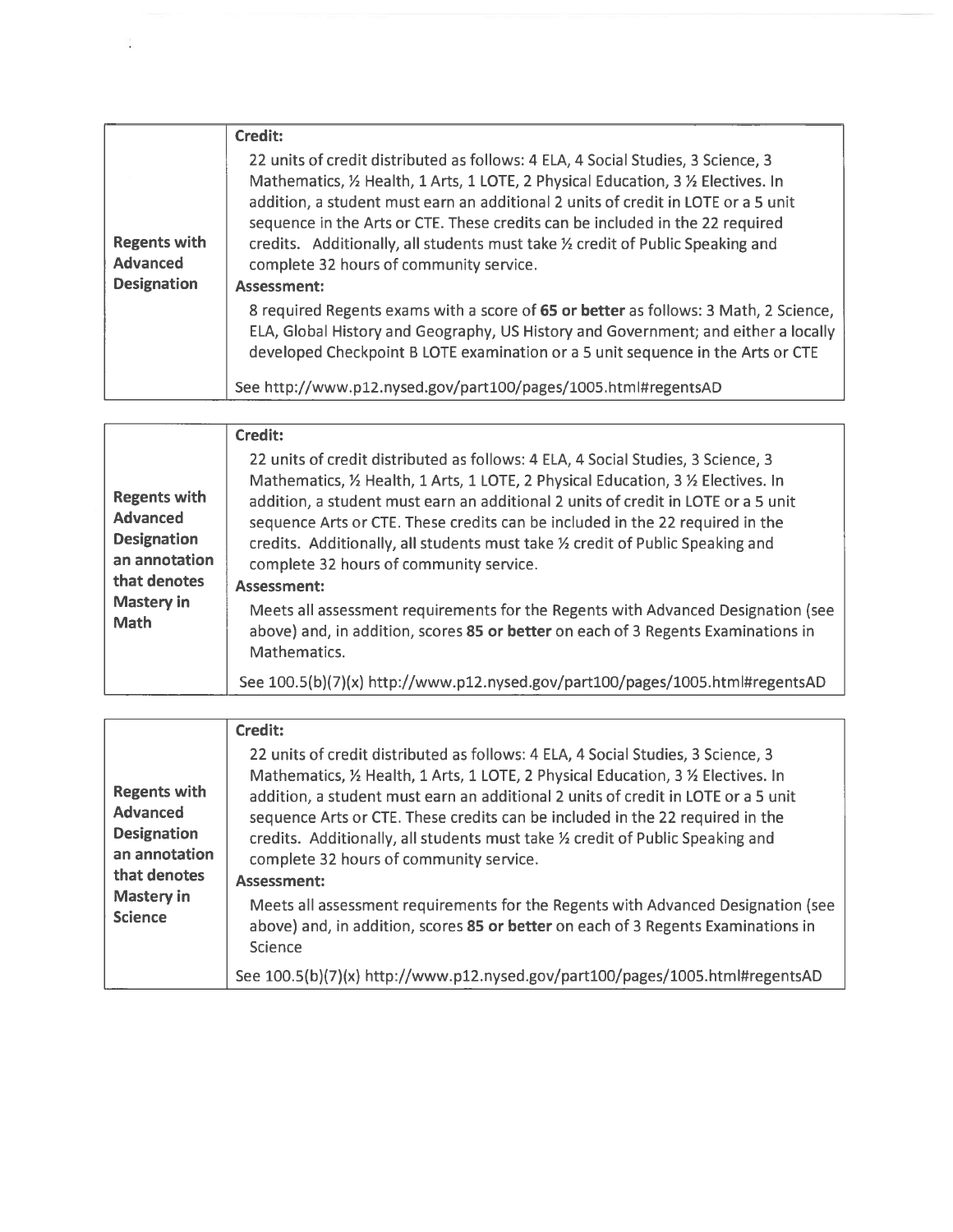|                                        | Credit:                                                                                                                                                                                                                                                                                                                                                                                                                                                                    |
|----------------------------------------|----------------------------------------------------------------------------------------------------------------------------------------------------------------------------------------------------------------------------------------------------------------------------------------------------------------------------------------------------------------------------------------------------------------------------------------------------------------------------|
| <b>Regents with</b><br><b>Advanced</b> | 22 units of credit distributed as follows: 4 ELA, 4 Social Studies, 3 Science, 3<br>Mathematics, 1/2 Health, 1 Arts, 1 LOTE, 2 Physical Education, 3 1/2 Electives. In<br>addition, a student must earn an additional 2 units of credit in LOTE or a 5 unit<br>sequence in the Arts or CTE. These credits can be included in the 22 required<br>credits. Additionally, all students must take 1/2 credit of Public Speaking and<br>complete 32 hours of community service. |
| <b>Designation</b>                     | Assessment:                                                                                                                                                                                                                                                                                                                                                                                                                                                                |
| with Honors                            | 8 required Regents exams with a computed average score of 90 or better as<br>follows: 3 Math, 2 Science, ELA, Global History and Geography, US History and<br>Government; and either a locally developed Checkpoint B LOTE examination with a<br>score of 65 or a 5 unit sequence in the Arts or CTE.                                                                                                                                                                      |
|                                        | See http://www.p12.nysed.gov/part100/pages/1005.html#diplomaHonors                                                                                                                                                                                                                                                                                                                                                                                                         |

|                                                                                                                                                  | Credit:                                                                                                                                                                                                                                                                                                                                                                                                                                                                                                                                                                               |
|--------------------------------------------------------------------------------------------------------------------------------------------------|---------------------------------------------------------------------------------------------------------------------------------------------------------------------------------------------------------------------------------------------------------------------------------------------------------------------------------------------------------------------------------------------------------------------------------------------------------------------------------------------------------------------------------------------------------------------------------------|
|                                                                                                                                                  | 22 units of credit distributed as follows: 4 ELA, 4 Social Studies, 3 Science, 3<br>Mathematics, 1/2 Health, 1 Arts, 1 LOTE, 2 Physical Education, 3 1/2 Electives.<br>Additionally, all students must take 1/2 credit of Public Speaking and complete 32<br>hours of community service.                                                                                                                                                                                                                                                                                              |
|                                                                                                                                                  | Assessment:                                                                                                                                                                                                                                                                                                                                                                                                                                                                                                                                                                           |
| Local<br>Available only to<br>students with<br>disabilities with<br>an individualized<br>education<br>program or<br>section 504<br>Accommodation | Low Pass Safety Net Option:<br>5 required Regents exams with a score of 55 or better as follows: 1 Math, 1<br>Science, 1 ELA, 1 Global History and Geography, 1 US History and Government;<br>See http://www.p12.nysed.gov/part100/pages/1005.html#assessment<br>or:<br>Regents Competency Test (RCT) Safety Net Option for students entering grade 9<br>prior to September 2011:<br>passing score on corresponding RCT if student does not achieve a score of 55 or<br>higher on the Regents examination<br>See http://www.p12.nysed.gov/specialed/publications/localdiplomaoptions- |
| Plan                                                                                                                                             | may2011.htm<br>or                                                                                                                                                                                                                                                                                                                                                                                                                                                                                                                                                                     |
|                                                                                                                                                  | <b>Compensatory Safety Net Option:</b>                                                                                                                                                                                                                                                                                                                                                                                                                                                                                                                                                |
|                                                                                                                                                  | Scores between 45-54 on one or more of the five required Regents exams, other<br>than the English Language Arts (ELA) or mathematics exam, but compensates<br>the low score with a score of 65 or higher on another required Regents exam.<br>Note: a score of at least 55 must be earned on both the ELA and mathematics<br>exams. A score of 65 or higher on a single examination may not be used to<br>compensate for more than one examination for which a score of 45-54 is<br>earned.                                                                                           |

Note: the low pass (55-64) option for general education students to earn <sup>a</sup> local diploma has been phased out and students who entered high school in 2008 and thereafter no longer have access to this option. There are still students in our K-12 system that entered grade 9 in 2007 or earlier and still have access to this option.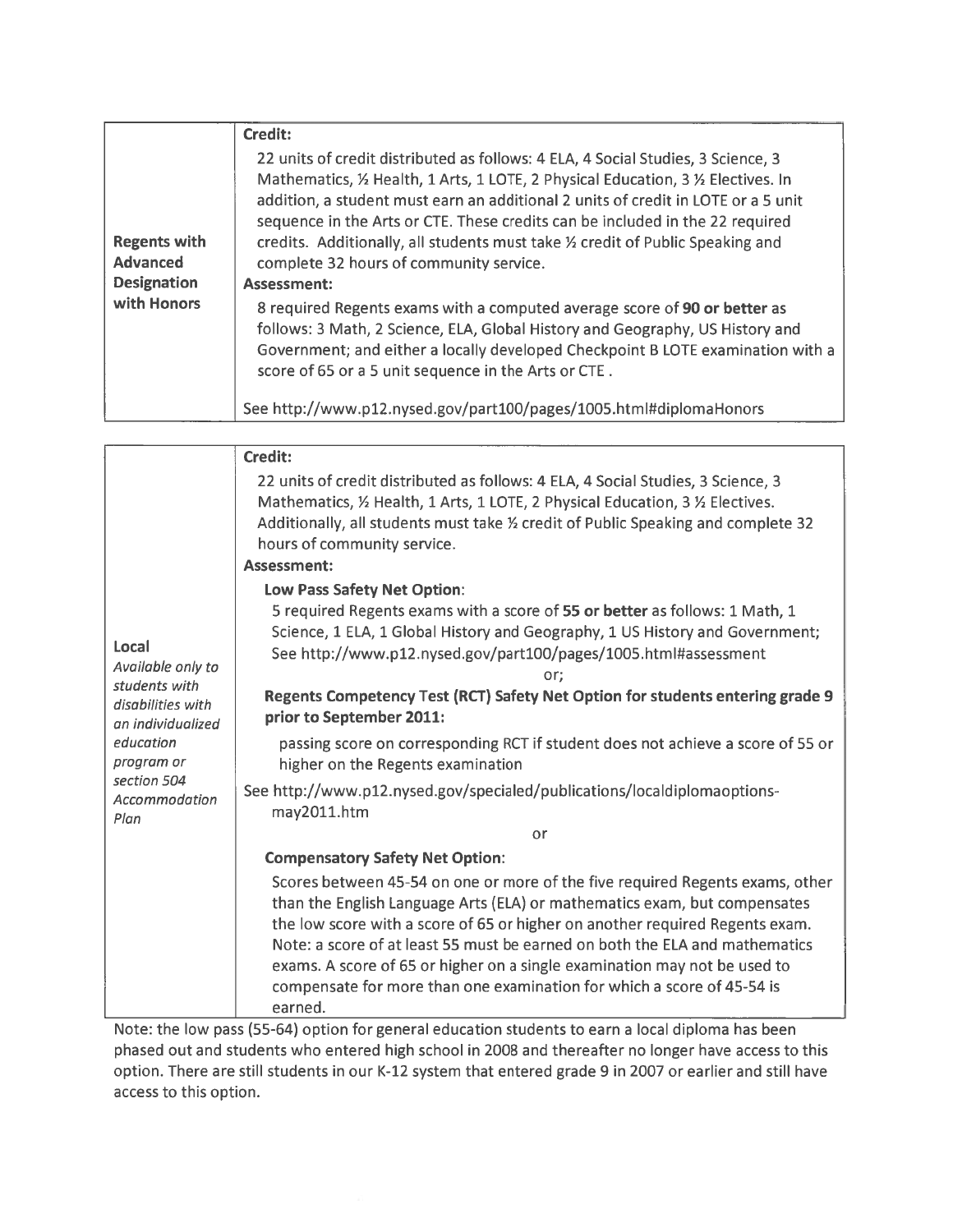|                                             | Credit:                                                                                                                                                                                                                                                                                                           |
|---------------------------------------------|-------------------------------------------------------------------------------------------------------------------------------------------------------------------------------------------------------------------------------------------------------------------------------------------------------------------|
| <b>Local Diploma</b><br>(through<br>Appeal) | 22 units of credit distributed as follows: 4 ELA, 4 Social Studies, 3 Science, 3<br>Mathematics, 1/2 Health, 1 Arts, 1 LOTE, 2 Physical Education, 3 1/2 Electives.<br>Additionally, all students must take $\frac{1}{2}$ credit of Public Speaking and complete 32<br>hours of community service.<br>Assessment: |
|                                             | 3 required Regents exams with a score of 65 or better and 2 Regents exams with a<br>score of 62-64 for which an appeal is granted by the local district per<br>Commissioner's Regulation 100.5(d)(7) as follows: 1 Math, 1 Science, ELA, Global<br>History and Geography, US History and Government               |
|                                             | See http://www.p12.nysed.gov/part100/pages/1005.html#regpasscore                                                                                                                                                                                                                                                  |

| Local Diploma,     | <b>Credit:</b>                                                                     |
|--------------------|------------------------------------------------------------------------------------|
| Regents            | Completes all credit requirements as listed above for specific diploma types and   |
| Diploma,           | completes an approved career and technical education program. Additionally, all    |
| Regents            | students must take 1/2 credit of Public Speaking and complete 32 hours of          |
| Diploma with       | community service.                                                                 |
| Advanced           |                                                                                    |
| Designation        | Assessment:                                                                        |
| (with or           | Achieves a passing score on State assessments as listed above for specific diploma |
| without            | types and successfully completes the technical assessment designated for the       |
| Honors), with a    | particular approved career and technical education program which the student has   |
| <b>Career and</b>  | completed.                                                                         |
| <b>Technical</b>   |                                                                                    |
| <b>Education</b>   | See http://www.p12.nysed.gov/part100/pages/1005.html#carteched                     |
| <b>Endorsement</b> |                                                                                    |

Please note that students must take Physical Education each semester. The Physical Education classes meet every-other day. Students will earn % credit each semester and % credit each year. All students must earn <sup>a</sup> total of 2 credits.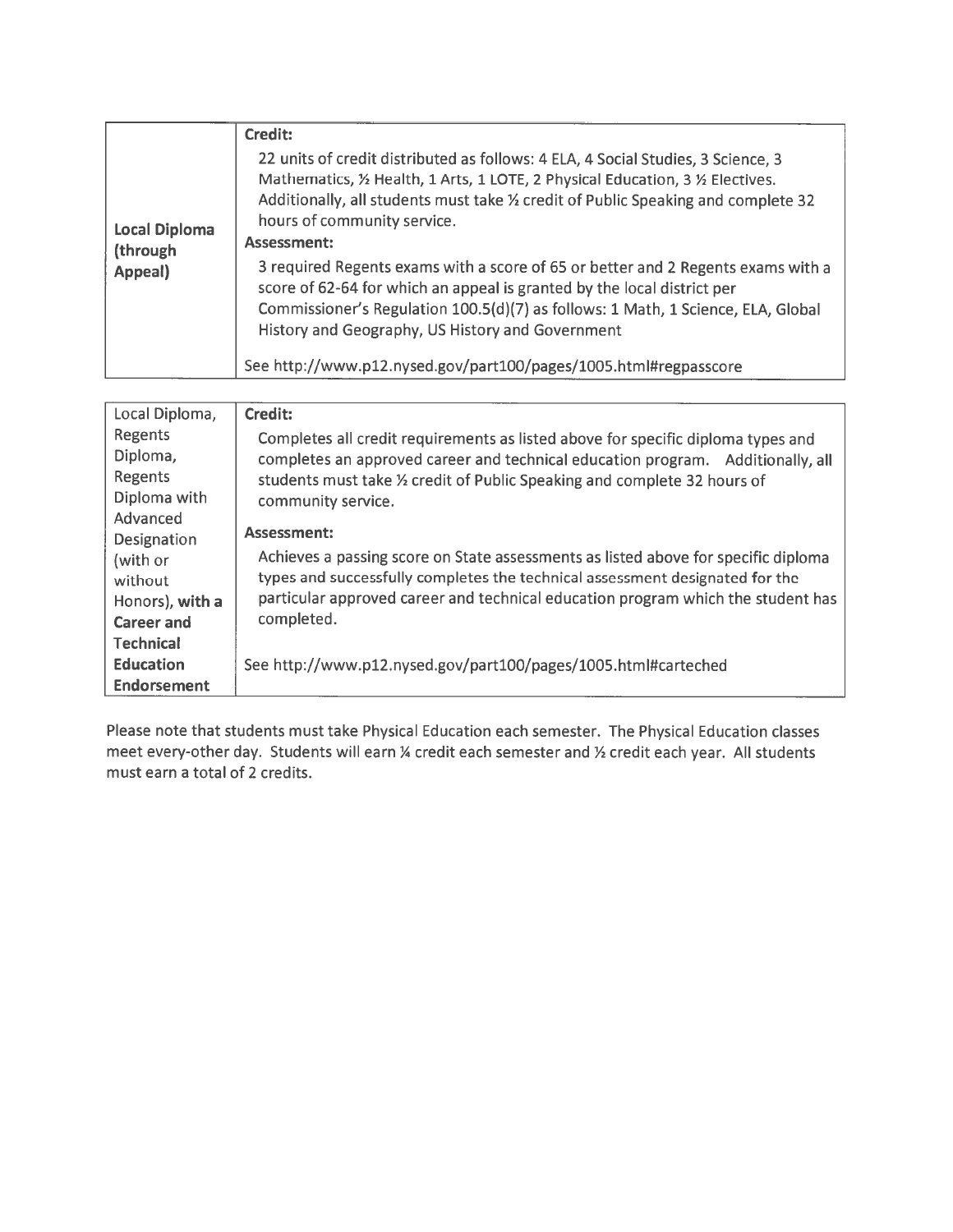| <b>Credential Type</b>                                                                                                 | Available to                                                                                                                    | Requirements                                                                                                                                                                                                                                                                                                                                                                                                                                                                                                                                                                                                                                                                                                                                                                                                                                                                                                                                                                                                            |
|------------------------------------------------------------------------------------------------------------------------|---------------------------------------------------------------------------------------------------------------------------------|-------------------------------------------------------------------------------------------------------------------------------------------------------------------------------------------------------------------------------------------------------------------------------------------------------------------------------------------------------------------------------------------------------------------------------------------------------------------------------------------------------------------------------------------------------------------------------------------------------------------------------------------------------------------------------------------------------------------------------------------------------------------------------------------------------------------------------------------------------------------------------------------------------------------------------------------------------------------------------------------------------------------------|
| <b>Credential Type</b><br>Career<br>Development<br>and<br>Occupational<br><b>Studies</b><br>Commencement<br>Credential | Students with<br>disabilities<br>other than<br>those who are<br>assessed using<br>the NYS<br>Alternate<br>Assessment<br>(NYSAA) | • Completes a career plan; demonstrates attainment of the<br>commencement level Career Development and Occupational<br>Studies (CDOS) learning standards in the area of career<br>exploration and development, integrated learning and universal<br>foundation skills; satisfactorily completes the equivalent of 2<br>units of study (216 hours) in Career and Technical Education<br>coursework and work-based learning (including at least 54 hours<br>of work-based learning); and has at least 1 completed<br>employability profile;<br><b>OR</b><br>• Student meets criteria for a national work readiness credential<br>Credential may be a supplement to a regular diploma, or, if the<br>student is unable to meet diploma standards, the credential may be<br>awarded as the student's exiting credential provided the student<br>has attended school for not less than 12 years, excluding<br>Kindergarten.<br>See http://www.regents.nysed.gov/meetings/2013Meetings/<br>April2013/413p12accesa1Revised.pdf |
|                                                                                                                        |                                                                                                                                 | All students with severe disabilities who attend school for not less                                                                                                                                                                                                                                                                                                                                                                                                                                                                                                                                                                                                                                                                                                                                                                                                                                                                                                                                                    |

# Non-diploma High School Exiting Credentials

|              |                   | All students with severe disabilities who attend school for not less |
|--------------|-------------------|----------------------------------------------------------------------|
|              | Students with     | than 12 years, excluding Kindergarten exit with this credential      |
|              | severe            | which must be accompanied by a summary of the student's levels       |
| Skills and   | disabilities that | of achievement in academic and career development and                |
| Achievement  | are assessed      | occupational studies.                                                |
| Commencement | using the NYS     |                                                                      |
| Credential   | Alternate         | See                                                                  |
|              | Assessment        | http://www.p12.nysed.gov/specialed/publications/SACCmemo.htm         |
|              | (NYSAA)           | http://www.p12.nysed.gov/part100/pages/1006.html                     |
|              |                   |                                                                      |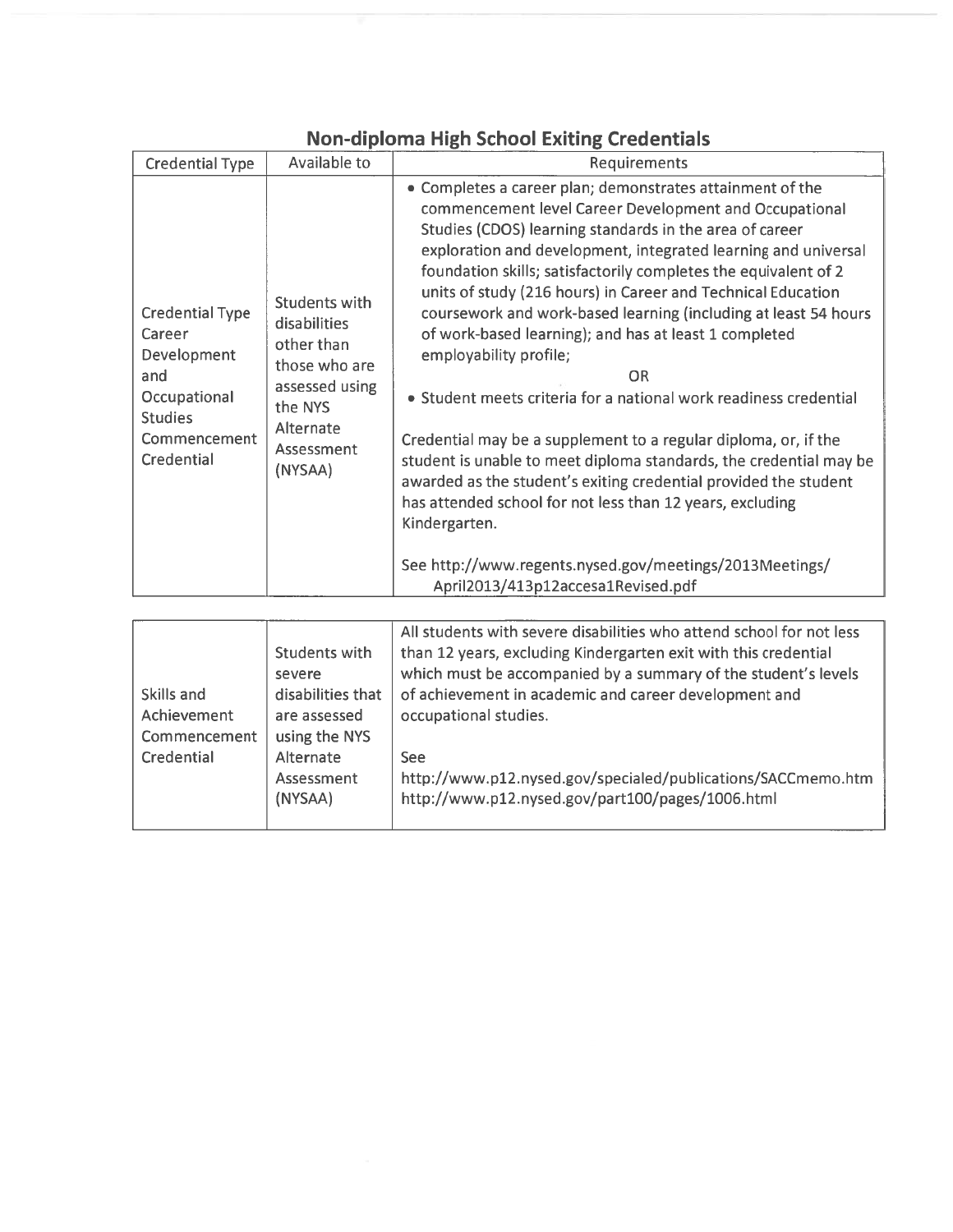#### 5100

#### STUDENT ATTENDANCE MONITORING COMPREHENSIVE ATTENDANCE POLICY

#### Philosophy Statement

To be successful, students must actively participate in learning activities. To maintain academic standards, encourage progress and ensure student participation in the school experience, the Administration with the suppor<sup>t</sup> of the Board of Education of Port Jefferson Union Free School District recognizes this attendance policy for the school district. The policy will ensure that students who receive credit for <sup>a</sup> course have attended 85% of the classes and have participated in the classroom. The policy affirms that classroom activities cannot be duplicated in an extra help session or by independent remediation. Even when specific work is made up, the valuable "time-on-task" is missed. Attendance is <sup>a</sup> critically important factor contributing to success in school.

By encouraging attendance and promptness through the policy, two essential components of selfdiscipline and responsibility will prepare our students for college or <sup>a</sup> career. It affirms that students will be aware that tardiness, cutting, excessive absence and/or truancy will jeopardize their successful completion of a course of instruction and/or their graduation. This value is one that society views as essential for success.

The attendance requirement for course credit shall apply to all students enrolled in Earl L. Vandermeulen High School in grades nine through twelve and middle school students in accelerated classes, excep<sup>t</sup> those students whose IEP (individualized educational plan) states otherwise. All other students Pre  $K - 8$  will follow the attendance procedures set forth by NYSED Commissioner Regulations.

#### **Objectives**

The objectives of the Comprehensive Attendance Policy are:

- 1. To accurately track the attendance, absence, tardiness and early departure of students to and from the school;
- 2. To ensure sufficient pupil attendance of classes so that pupils may achieve State mandated education standards;
- 3. To track student location for safety reasons and to account to parents regarding the location of children during school hours.

#### **Definitions**

Whenever used within the Comprehensive Attendance Policy, the following terms shall mean:

- 1. Scheduled instruction: Every period that <sup>a</sup> pupil is scheduled to attend instructional or supervised study activities during the course of <sup>a</sup> school day during the school year.
- 2. Absent: The pupil is not present for at least half of the pupil's scheduled class period instruction.
- 3. Tardy: The pupil arrives later than the starting time of the student's scheduled instruction.
- 4. Early departure: The pupil leaves prior to the end of the pupil's scheduled instruction.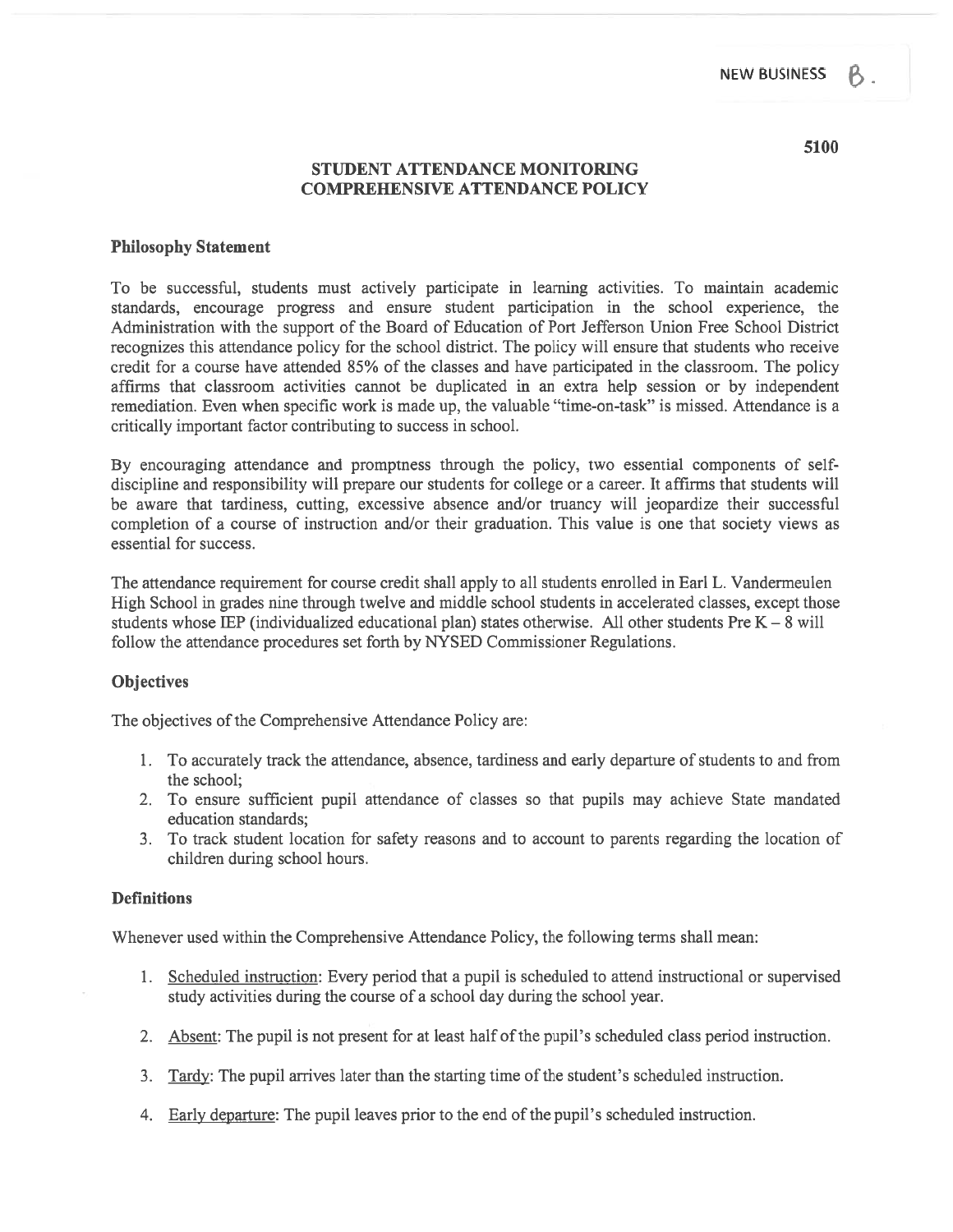- 5. Excused Absences: Any absence, tardiness, or early departure may be excused ifthe reason is due to illness, <sup>a</sup> death in the family, critical family illness, impassable roads due to inclement weather, religious observance, quarantine, required court appearance, attendance at <sup>a</sup> health clinic or other medical visit, approved college visit, approved cooperative work program, military obligation, or other such reason as may be approved by the principal or the Board of Education.
- 6. Unexcused Absences: An absence, tardiness, or early departure is considered unexcused if the reason for lack of attendance does not fall within the aforementioned categories (as noted in point 5). Family vacation, babysitting (except in the case of emergencies within <sup>a</sup> family situation), haircut, oversleeping, shopping trips, are examples of circumstances not to be considered as excused absences.

Note: It will be the determination of the Port Jefferson School District as to whether or not an absence is to be considered as excused or unexcused; the District will consider, among other things, explanatory notes written by parents or guardians setting forth the reasons for absence with the District reserving to itself the right to verify the circumstances/reasons for an absence or absences; such verification may include the authority of the District to require medical verification as to illness.

- 7. Unlawful detention: When <sup>a</sup> paren<sup>t</sup> or guardian consents to <sup>a</sup> child being absent from school for <sup>a</sup> reason that is not excusable. This is an illegal absence.
- 8. Truant: <sup>A</sup> student is absent from school without paren<sup>t</sup> or prior school approval. This is an illegal absence.

#### PLEASE NOTE: The policy for the purpose of receiving course credit does not distinguish between an excused and unexcused absence.

#### Strategies and Incentives

- 1. Minimum Attendance for Course Credit
	- A. A student must be noted as present at 85% of a course's scheduled classes in order to earn credit for the course.
		- For purposes of minimum attendance requirements, <sup>a</sup> student will be marked absent if the student misses more than one-half of <sup>a</sup> class, whether through tardiness or early departure.
		- $\bar{\star}$ Students suspended from school instruction may not be marked as absent unless they fail to fulfill the scheduled alternative education on that day.
	- B. In order to preven<sup>t</sup> loss of credit for failure to attend, the district will take the following step.
	- The district shall notify the student and his/her parent(s) or persons in parental relation that the student is approaching the limit of absences for losing course credit for failure to attend class.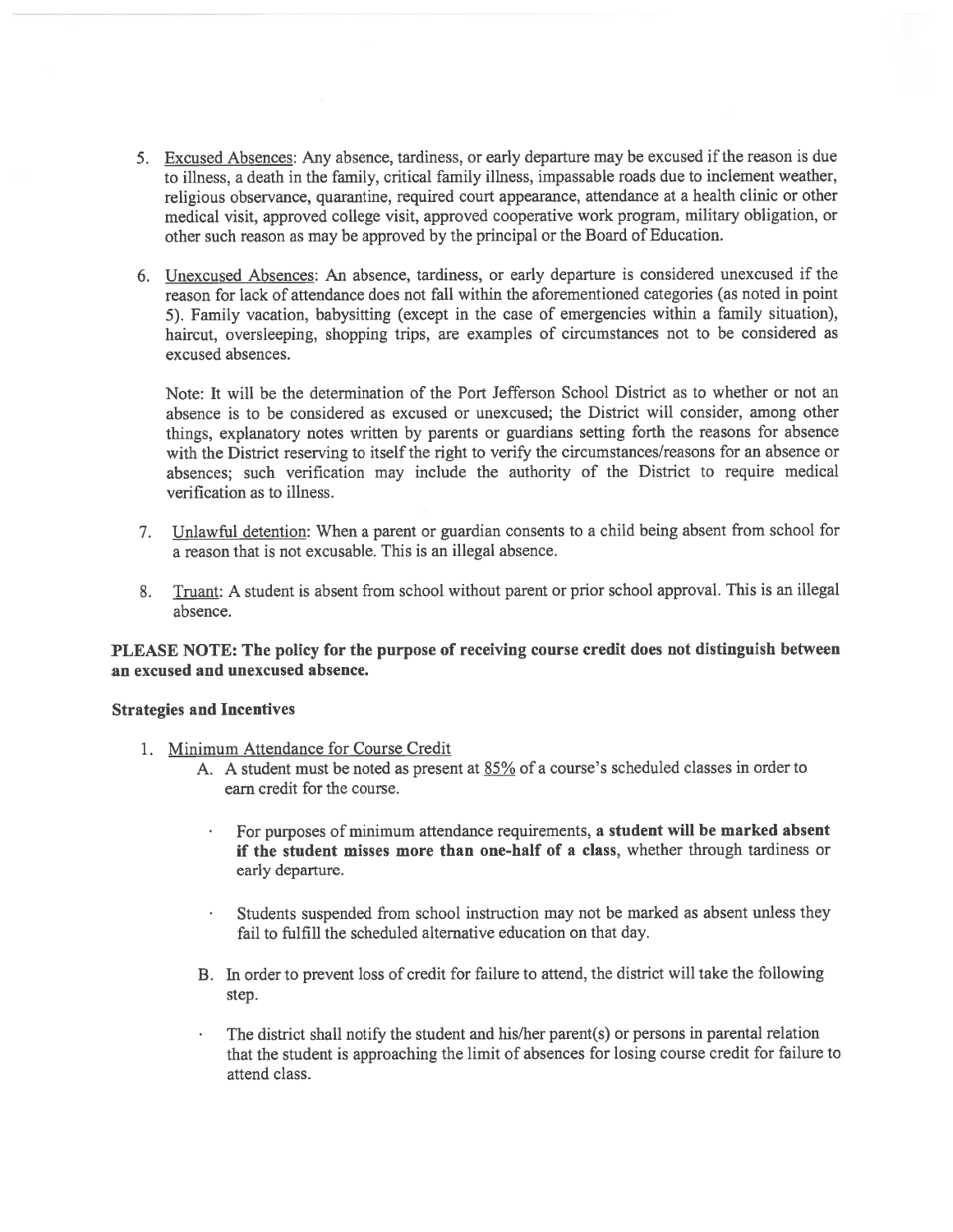#### 2. Parental/Guardian Notification of Absences:

The pupil's parent(s) or person in parental relation shall be notified of <sup>a</sup> pupil's absence, tardiness or early departure according to the following:

Where <sup>a</sup> pupil has not been marked as presen<sup>t</sup> for their homeroom and the school has not been previously notified of the absence, the district shall attempt to contact the pupil's parent(s) or person in parental relation to learn the nature of the pupil's absence and notify the parent that the pupil has not arrived at school.

#### 3. Disciplinary Consequences

Truancy, class cuts, unauthorized tardiness or early departures are unexcused absences that will result in disciplinary sanctions as described in the District's Code of Conduct. Consequences may include, but not be limited to, out of school suspension, in-school suspension, detention, and denial of participation in interscholastic and extra-curricular activities. Parents/persons in parental relation will be notified by the designated District personnel at periodic intervals to discuss their child's absences, tardiness or early departures and the importance of class attendance and appropriate interventions.

#### 4. Intervention Strategy Development:

The Building Principal or designee shall meet each marking period with the attendance secretary and other administrators and teachers as the Principal determines necessary to review student attendance records, address identified patterns of unexcused pupil absence, tardiness and early departure, and review current intervention methods.

#### Attendance Requirements

1. Students must attend each class <sup>a</sup> minimum or 85% of the time.

Full-year course – the minimum attendance shall be  $85\%$  or 153 days per year (.85 x 180 = 153); therefore, <sup>a</sup> student may be absent not more than 27 times per year per class. A student will be in violation on the  $28<sup>th</sup>$  absence.

Half-year course – The minimum attendance shall be 85% or 77 days (.85 x 90 = 76.5) days); thus, <sup>a</sup> student may be absent no more than 13 times per semester per class. A student will be in violation on the  $14<sup>th</sup>$  absence.

Lab science course – The minimum attendance shall be  $85\%$  or 229 periods per year (.85 x 270= 229.5 periods): thus, <sup>a</sup> student may be absent no more than 40 times per year per lab science class. A student will be in violation on the  $41<sup>st</sup>$  absence.

BOCES — The district reserves the right to withdraw students from vocational courses at BOCES at any time that they fail to maintain <sup>a</sup> minimum attendance rate of 85%.

All other classes (i.e. Physical Education) will follow the minimum attendance of 85%.

2. Three latenesses to <sup>a</sup> class results in one absence. Students shall be considered absent from <sup>a</sup> class if they are absent from a class for more than one-half of the class period.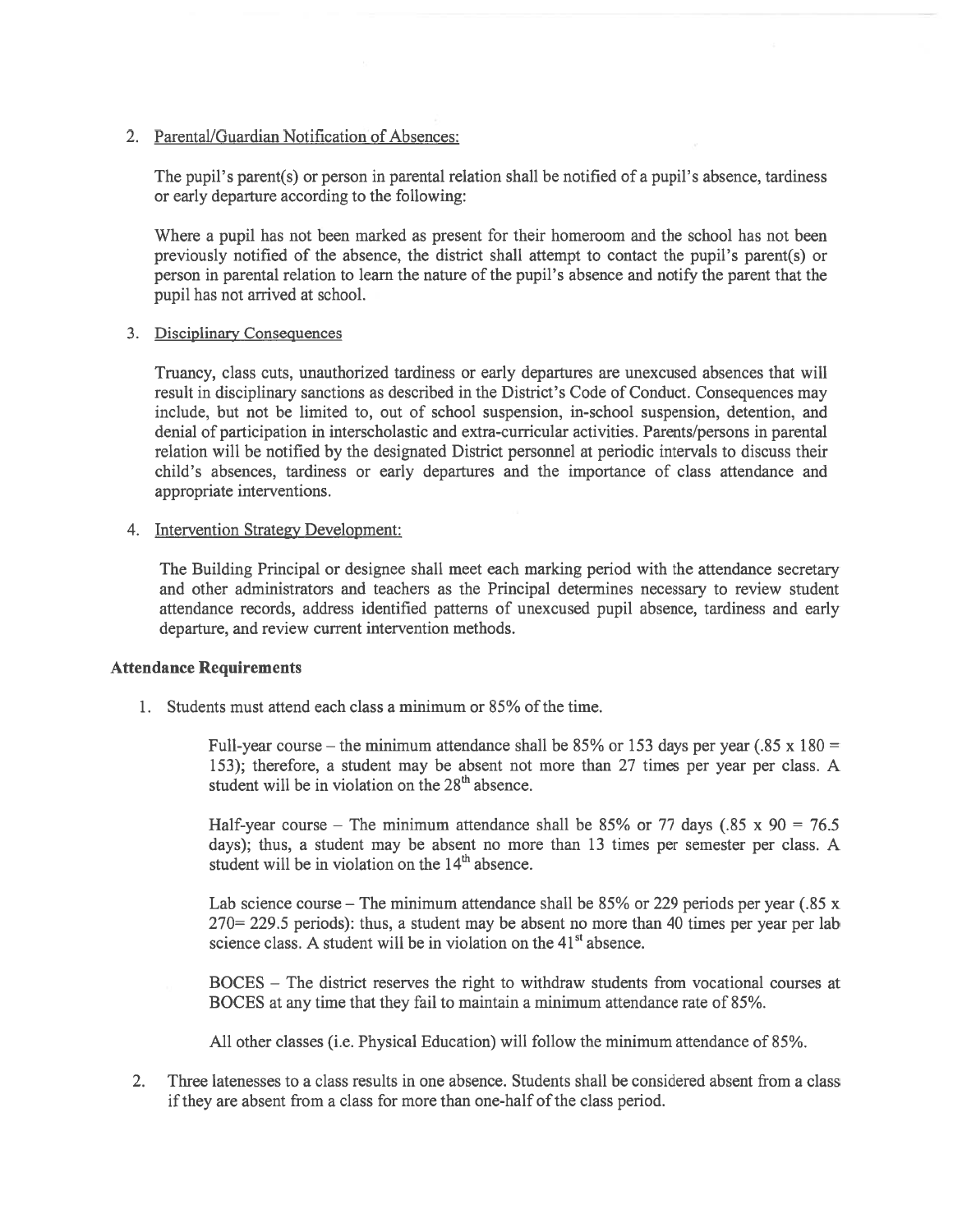- 3. Students attending approved alternative educational activities that include the following: field trip, music lesson, guidance appointment, suspension, assembly/class meeting, co-curricular activity, health office appointment, "pull out" program, home instruction (whether due to illness or suspension) are considered to be "in attendance" and shall not be considered absent.
- 4. Teachers are only required to provide make-up work for those students whose absences are excused or where said students are attending school-authorized activities such as meetings, music lessons, conferences with school personnel, field trips, out-of-district athletic trips, testing, inschool suspension and out-of-school suspension.
- 5. For each course, when <sup>a</sup> student reaches the maximum number of absences, the student's work will no longer be evaluated. The repor<sup>t</sup> card will show <sup>a</sup> CD to indicate "Credit-Denied" for all subsequent reporting periods and exams.
- 6. A student who does not meet the minimum attendance requirement in <sup>a</sup> course or courses will not be permitted to take class exams, tests, complete projects or papers and the like. A student eligible to take Regents exams (or RCTs), pursuan<sup>t</sup> to Commissioner's Regulations, will have result(s) recorded on the student's permanen<sup>t</sup> record.
- 7. Once <sup>a</sup> student is denied credit, he/she must attend class regularly and maintain appropriate behavior. Failure to continue to attend classes on <sup>a</sup> regular basis and maintain appropriate behavior will result in disciplinary action and may result in the student being permanently removed from the class.
- 8. Summer School Eligibility Requirement: Any student who fails to continue to attend classes on <sup>a</sup> regular basis will not be eligible to attend summer school. Summer school requires previous and continuous seat time.
- 9. The attendance requirement for course credit shall apply to all students enrolled in Earl L. Vandermeulen High School in grades nine through twelve and middle school students in accelerated classes, excep<sup>t</sup> those students whose IEP (individualized educational plan) states otherwise. All other students Pre K  $-$  8 will follow the attendance procedures set forth by NYSED Commissioner Regulations. Students entering the school after the first day will have their attendance prorated. If <sup>a</sup> student enters <sup>a</sup> class after the first day, the number of days of attendance will be prorated using 85% as the minimum required.
- 10. The attendance record of <sup>a</sup> student making <sup>a</sup> schedule change in the same subject area will be forwarded to the new teacher. In other cases, attendance will be prorated based upon the entrance date into the new class.

#### Notification Sequence

Students, parents, and teachers shall be notified annually, in writing, of the attendance policy and administrative regulations.

The following refers to absences in <sup>a</sup> single course; therefore, <sup>a</sup> student may very well be notified by several different teachers for different courses. The teacher, attendance secretary and/or Assistant Principal will send written notification of student absences to the student's parents at the following intervals: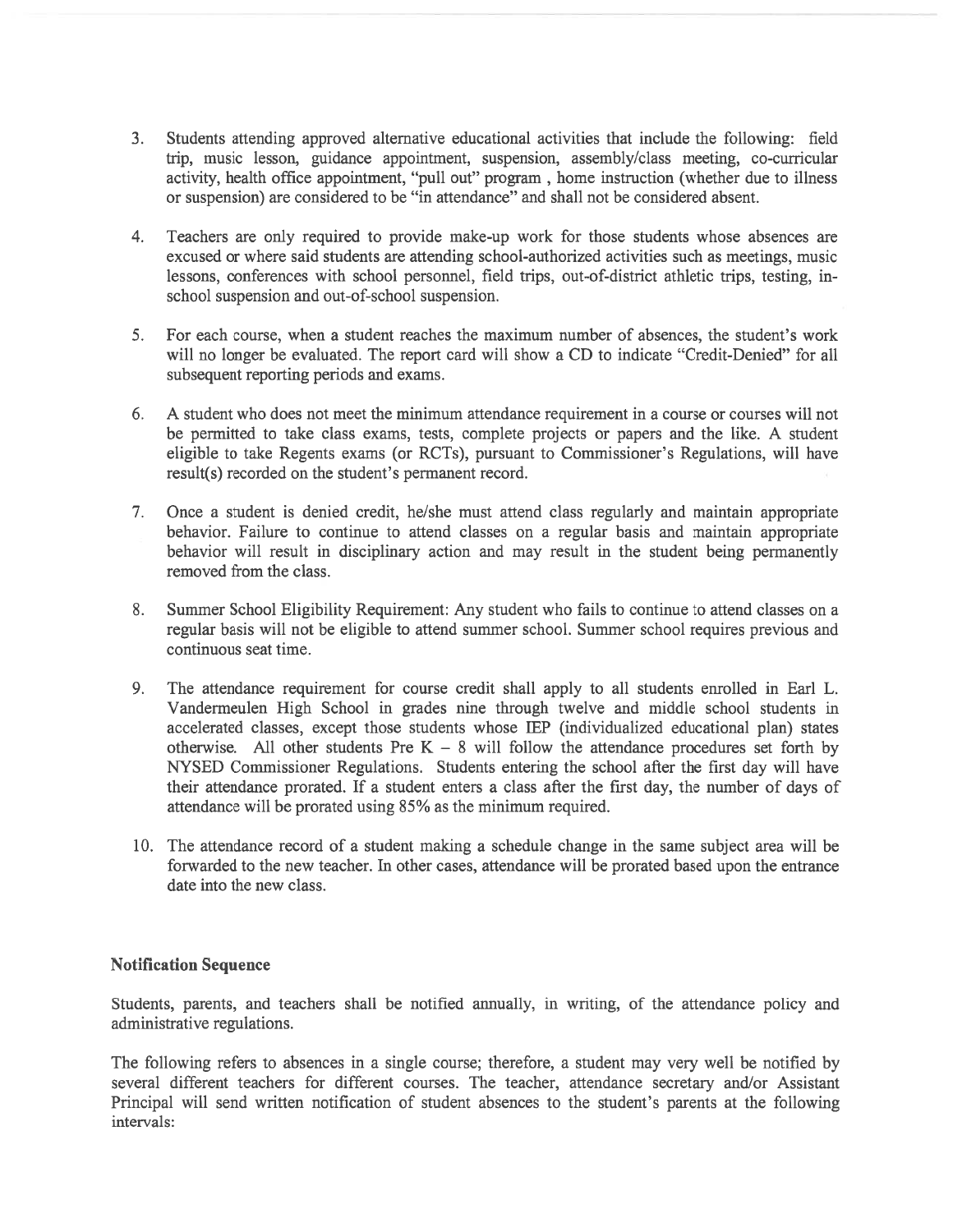# Full Year Classes

| Notice       | $#$ of absences | Follow up                                                                                                                                                                                             |
|--------------|-----------------|-------------------------------------------------------------------------------------------------------------------------------------------------------------------------------------------------------|
| First        | 7 absences      | • Letter sent home to family.                                                                                                                                                                         |
| Second       | 14 absences     | Letter sent home to family.<br>Teacher will call home and speak with<br>parent.<br>Guidance counselors will meet with students<br>and contact parents to discuss strategies to<br>improve attendance. |
| <b>Third</b> | 20 absences     | Principal or designee will arrange a<br>۰<br>meeting with family and the student to<br>discuss attendance.                                                                                            |
| Fourth       | 28 absences     | Loss of credit. Parent has the right to<br>appeal.                                                                                                                                                    |
| Fifth        | 35 absences     | Denial of eligibility for summer school.                                                                                                                                                              |

# Semester classes and Physical Education Classes

| Notice       | # of absences | Follow up                                                                                                                                                                                                 |
|--------------|---------------|-----------------------------------------------------------------------------------------------------------------------------------------------------------------------------------------------------------|
| First        | 7 absences    | • Letter sent home to family.                                                                                                                                                                             |
| Second       | 10 absences   | • Letter sent home to family.<br>• Teacher will call home and speak with<br>parent.<br>Guidance counselors will meet with students<br>and contact parents to discuss strategies to<br>improve attendance. |
| <b>Third</b> | 12 absences   | Principal or designee will arrange a<br>۰<br>meeting with family and the student to<br>discuss attendance.                                                                                                |
| Fourth       | 14 absences   | Loss of credit. Parent has the right to<br>appeal.                                                                                                                                                        |
| Fifth        | 18 absences   | Denial of eligibility for summer school.<br>۰                                                                                                                                                             |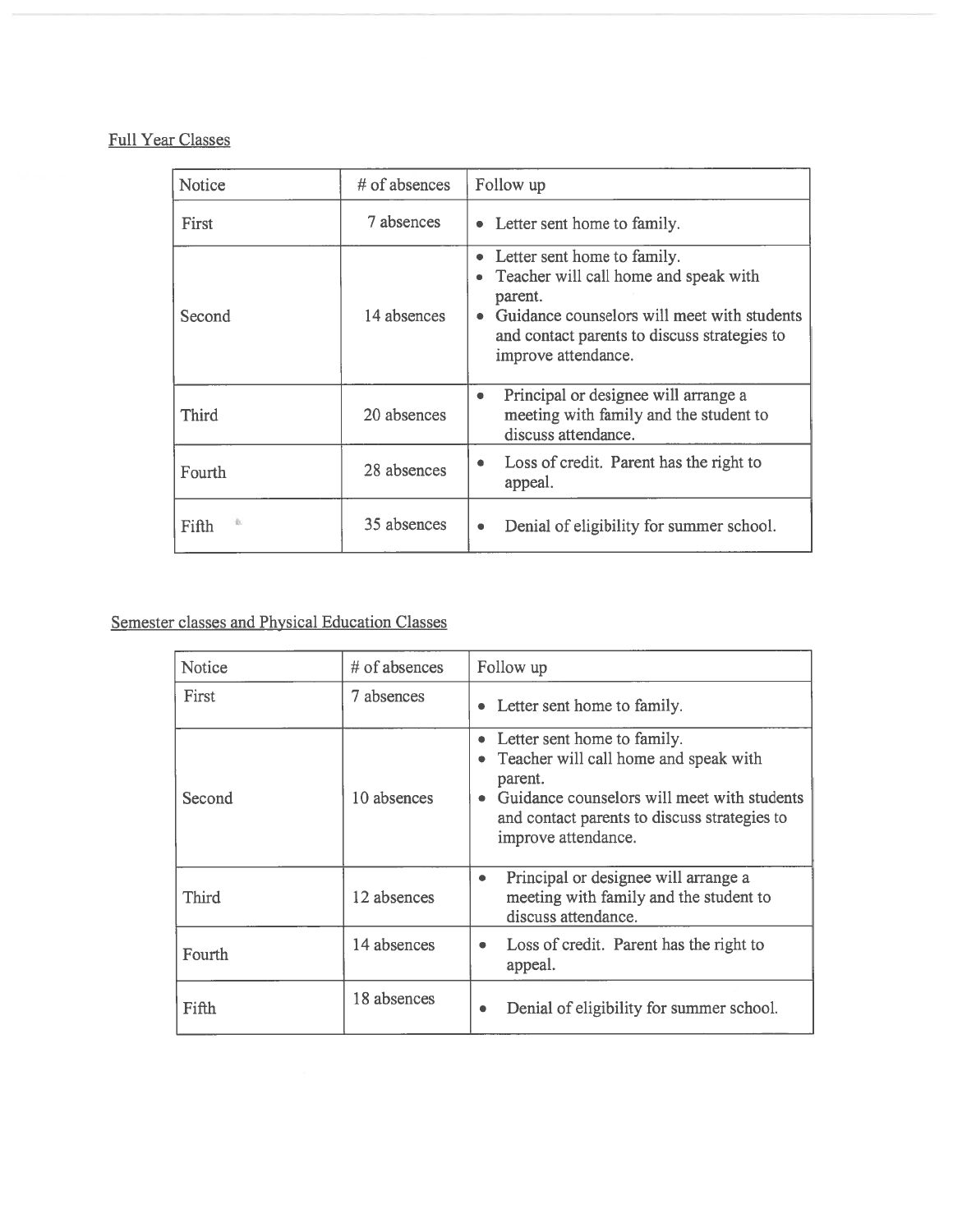### Lab Science Classes

| Notice | $#$ of absences | Follow up                                                                                                                                                                                             |
|--------|-----------------|-------------------------------------------------------------------------------------------------------------------------------------------------------------------------------------------------------|
| First  | 15 absences     | • Letter sent home to family.                                                                                                                                                                         |
| Second | 25 absences     | Letter sent home to family.<br>Teacher will call home and speak with<br>parent.<br>Guidance counselors will meet with students<br>and contact parents to discuss strategies to<br>improve attendance. |
| Third  | 35 absences     | Principal or designee will arrange a<br>۰<br>meeting with family and the student to<br>discuss attendance.                                                                                            |
| Fourth | 41 absences     | Loss of credit. Parent has the right to<br>٠<br>appeal.                                                                                                                                               |
| Fifth  | 52 absences     | Denial of eligibility for summer school.                                                                                                                                                              |

**Please Note:** Beginning of  $3<sup>rd</sup>$  marking period, notification for absences will begin only when a student reaches his/her  $14<sup>th</sup>$  absence for a full-year course (lab science classes on the  $25<sup>th</sup>$  absence). The prime responsibility for the student's attendance in class rests squarely with the student.

#### Appeal Process

- $\Box$  A student who has accumulated 28 or more absences (14 in semester and 41 in a science lab course) and has been notified of loss of course credit due to absenteeism, has the right to appeal the decision and reques<sup>t</sup> <sup>a</sup> hearing before the Appeals Committee. S/he must do so in writing to the Principal within 10 school days of the date of loss of credit notice. The student and parent(s) or guardian(s) may be asked to appear at this meeting with appropriate, verifiable documentation to presen<sup>t</sup> to the committee. The committee determines whether the student will continue as <sup>a</sup> regular student or be placed on <sup>a</sup> credit denied audit condition.
- The Appeals Committee will meet as needed because the review process is ongoing.  $\Box$
- $\Box$  The Appeals Committee is made up of two administrators, one guidance counselor, and one teacher.

Note: To facilitate the appeals process and provide the committee with information that will allow them to make an appropriate determination, it is strongly advised that when medical circumstances are at the root of at least some absences, that parents reques<sup>t</sup> health care providers (physician, physician 's assistant, nurse practitioner) detail the necessary medical explanations (in writing) to the extent that it allows the committee to make the most informed decision possible. Parents are again reminded that notes, even from health care providers (physician, physician 's assistant, nurse practitioner) are notes of explanation and not notes of excuse. It remains the parent's choice as to what information is to be provided, but limited information without sufficient understanding will not aid in the review and appeal.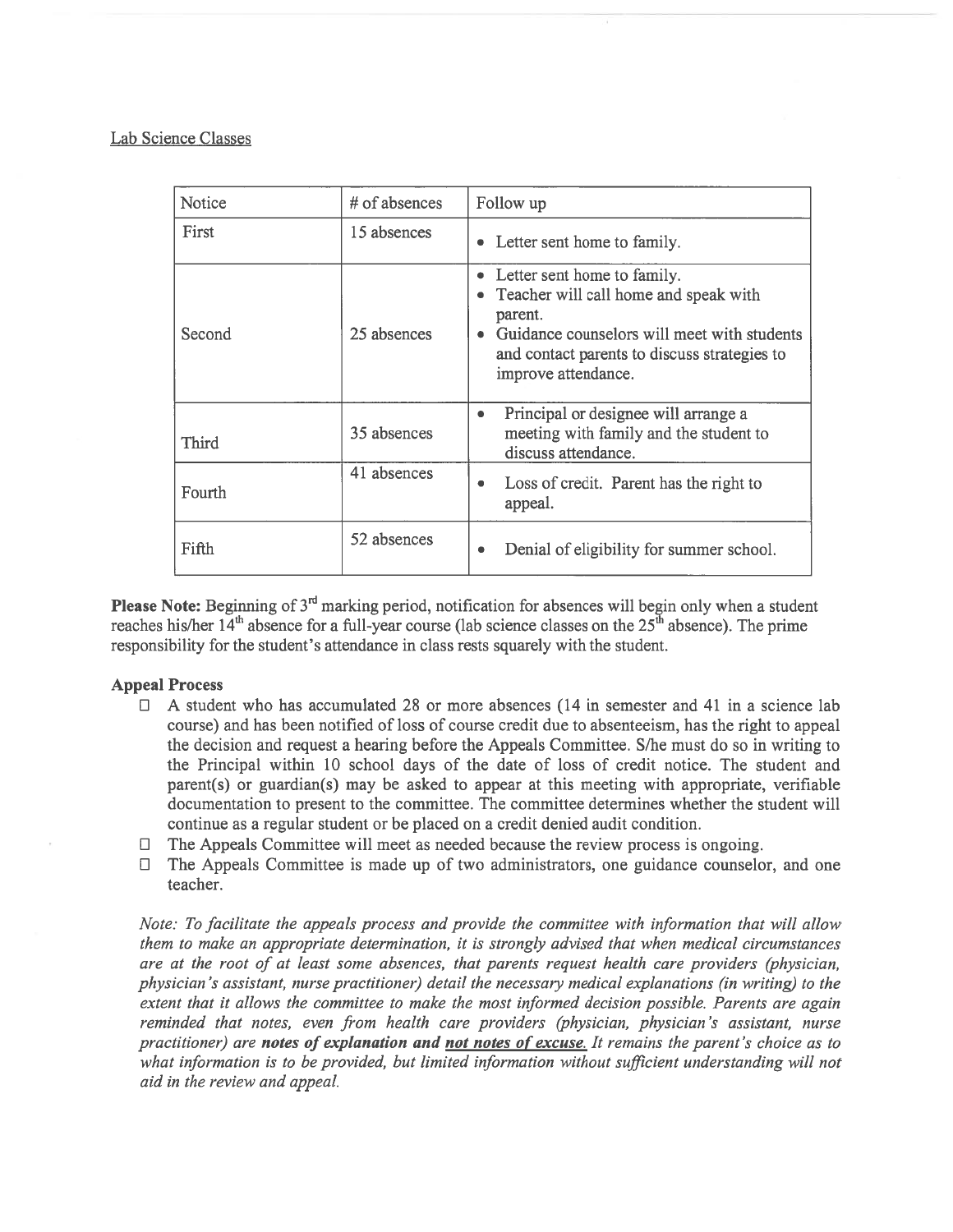Second Note: When a student is absent from school for reasons of illness or medical necessity, a note of explanation (including health care provider documentation as appropriate) should be submitted to the attendance office within a short period of time, but in no instance more than three (3) weeks from the point of return to school. This is important. If later, the student exceeds the course credit, absent limit and the student initiates an appeal for credit reinstatement, medical documentation not submitted in <sup>a</sup> timely manner as noted herein will not be accepted at the later date for explanation and appeal.

#### Absence from School

Parents should call (631) 791-4426, in the event of their child's absence or tardiness. The attendance office in the high school opens at 7:00 a.m. New York State Law requires that each student's attendance be verified daily. Any student who is absent from school must bring <sup>a</sup> note explaining the reason for his/her absence from his/her parents to their homeroom teacher or attendance secretary upon his/her return to school. As described earlier and under the circumstances noted in Attendance Requirements, point 4), a student is responsible for completing any work missed. No student may participate or attend any school or after-school activity on <sup>a</sup> day he/she is absent from school.

#### Lateness to School

If <sup>a</sup> student is late to school, he/she should repor<sup>t</sup> to the attendance office for an admittance slip. Students who arrive late to school must bring <sup>a</sup> note of explanation from <sup>a</sup> parent, or guardian. The note should include <sup>a</sup> telephone number where the paren<sup>t</sup> may be reached. Oversleeping or missing the bus is not considered <sup>a</sup> valid excuse. Three latenesses to school will result in <sup>a</sup> detention.

Detention will be assigned when <sup>a</sup> student is late. Failure to serve the detention will result in either additional days of detention or assignment to in-school suspension. Participation in extra-curricular activities or <sup>a</sup> job is not considered valid reasons for missing detention. Emergencies that are verified with <sup>a</sup> paren<sup>t</sup> will be taken into consideration.

#### Lateness to Class

Students are expected to be in their assigned class on time. Habitual lateness will result in administrative action. If students are detained, they must have <sup>a</sup> late pass from the faculty/staff member they were with.

PLEASE NOTE: No student may participate in any after school activity (athletics, clubs) on <sup>a</sup> day in which he/she does not attend <sup>a</sup> minimum of five periods. In addition, any student leaving school for reasons other than medical, legal, or educational/school related will not be allowed to participate in any after-school activities regardless of the time that he/she returns to school. Students leaving for medical, legal, or educational/school related reasons must bring <sup>a</sup> note from their health care professional, attorney, or educational institution and submit it to the attendance secretary, upon return, in order to be permitted to participate in any after-school activity. Students who are unable to return by the end of the school day but do so prior to the start of the after school activity may participate provided they show their "note" to the coach, advisor, etc. and then give it to the attendance secretary the subsequent day.

For the purposes of this section, students will be allowed the scheduling of <sup>a</sup> driver's test to be considered as an "educational" reason.

Cross ref: 710, Grading Systems; 5300, Code of Conduct; 5460, Child Abuse in <sup>a</sup> Domestic Setting Ref: Education Law §§1709; 3024; 3025; 3202; 3205-3213; 3225; 8 NYCRR §§104.1; 175.6 Social Service Law §34-a

Revisions presented for:<br> $1<sup>st</sup>$  reading - 11/12/13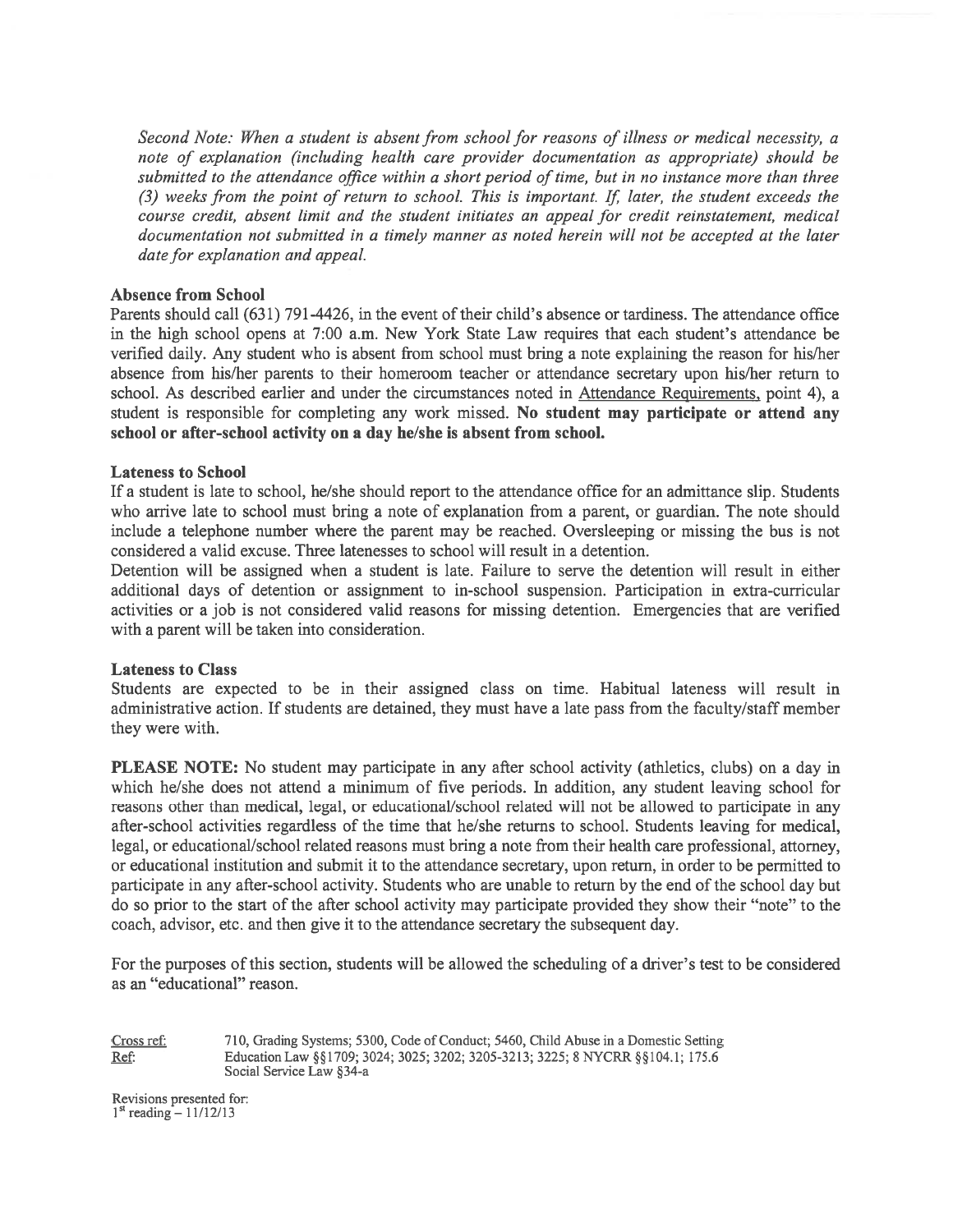### JNJMVIDUALIZED EDUCATION PROCRAM DIPLOMAS

The Board of Education and district staff shall comply with all federal and state requirements concerning the education of children with disabilities. All students, including those with disabilities, shall be <sup>g</sup>iven the greatest opportunity possible to earn <sup>a</sup> Regents or local diploma.

The Committee on Special Education (CSE) shall review the progress of all students with disabilities who will attain the age of twenty-one years prior to the end of the current school year and those students with disabilities who have received twelve years of education for whom an application for <sup>a</sup> high school individualized education program (IEP) diploma has been made. The CSE shall notify the Superintendent of Schools of those students eligible to receive an IEP diploma.

Pursuant to Section 100.6 of the Regulations of the Commissioner of Education, a student with a disability who has attained the age of twenty-one and has achieved the educational goals contained in his/her current IEP shall be awarded an IEP diploma. Upon application of <sup>a</sup> student with <sup>a</sup> disability, or the student's parent(s), an JEP diploma shall be issued if the student has attended school, or received <sup>a</sup> substantially equivalent education elsewhere, for twelve years exclusive of kindergarten, if the student has achieved the educational goals specified in the student's eurrent IEP.

The Superintendent of Schools shall notify the Board, prior to graduation ceremonies in June, of those students eligible to receive an IEP diploma. The Board shall direct that an IEP diploma be issued to eligible students. The Superintendent shall file a report with the Commissioner of Education within fifteen days of graduation, in the form and containing such information required by the Commissioner.

Each IEP diploma shall indicate on its face that it is awarded on the basis of the student's successful achievement of the educational goals specified in the student's current IEP as recommended by the CSE.

If the student receiving an IEP diploma is less than twenty one years of age, the diploma shall be accompanied by a written assurance of the student's continued right to attend public school until the end of the school year in which the student reaches the age of twenty-one or until the student has earned a high school diploma, whichever is earlier.

Cross ref: 4321, Programs for Students with Disabilities

Ref: 8 NYCRR §§100.6; 100.9

Note: Policy added (replacing prior policy, Policy Manual, 5123.3)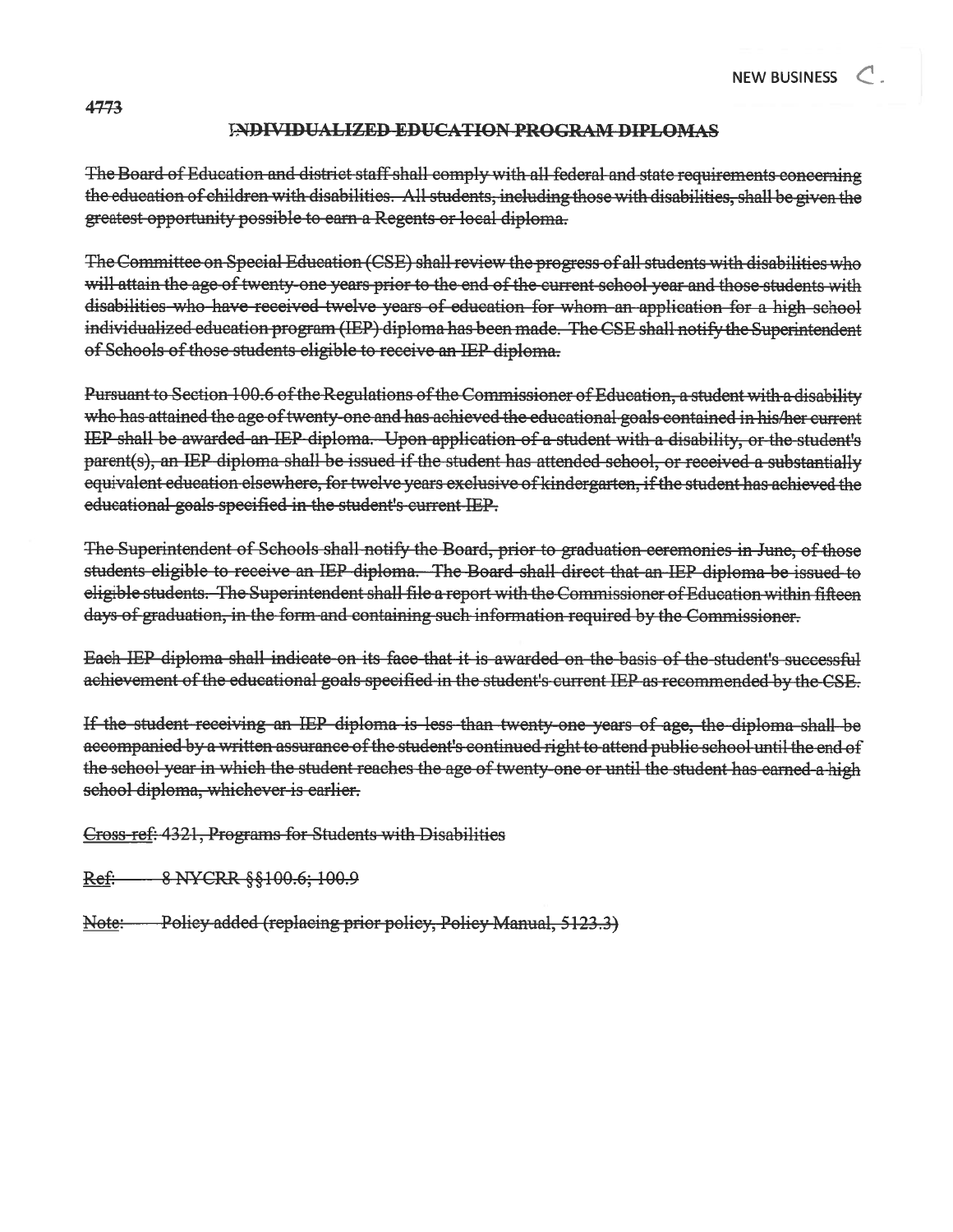# PROGRAMS FOR STUDENTS WITH DISABILITIES UNDER THE IDEA AND NEW YORK'S EDUCATION LAW ARTICLE 89

The Board of Education shall make available <sup>a</sup> free appropriate public education to all students with disabilities who reside within its district and are eligible for special education and related services under the Individuals with Disabilities Education Act and Article 89 of New York's Education Law, and their implementing regulations. Special education and related services will be provided to resident eligible students with disabilities in conformity with their individualized education program (IEP) and in the least restrictive environment appropriate to meet their individual educational needs. Special education services or programs will be designed to enable <sup>a</sup> student with disabilities to be involved in and progress in the general education curriculum, to the extent appropriate to his/her needs.

The Board also shall make available special education and related services to eligible students with disabilities parentally placed in <sup>a</sup> nonpublic school located within the district, regardless of whether they are residents of the district. However, this obligation does not extend to resident students with disabilities who are placed by their parents in <sup>a</sup> nonpublic school within district boundaries because of <sup>a</sup> disagreement between the parents and the school district over the provision of <sup>a</sup> free appropriate public education. Nonpublic school students with disabilities who are not district residents but who reside within New York State will be provided programs and services in accordance with their individualized education services program (IESP). Nonpublic school students with disabilities who reside out-of-state will be provided services in accordance with their services plan (SP). (Refer to policy 4321.10, Programs and Services for Parentally-placed Nonpublic School Students with Disabilities under the IDEA and New York's Education Law Article 89 for more guidance on this topic).

In addition, to the maximum extent appropriate to their individual needs, eligible students with disabilities residing within the district and attending the district's public schools will be entitled to participate in school district academic, co-curricular and extracurricular activities available to all other students enrolled in the district's public schools. Such co-curricular and extracurricular activities may include athletics, transportation, recreational activities, school-sponsored special interest groups or clubs, and referrals to agencies that provide assistance to individuals with disabilities and the employment of students (including both employment by the school district and assistance in making outside employment available).

In providing <sup>a</sup> free appropriate public education to students with disabilities eligible under the IDEA and Article 89, the Board will afford the students and their parents the procedural safeguard rights they are entitled to under applicable law and regulations. The Board also will provide them with notice of such rights as required by law and regulation, using the form prescribed by the commissioner of education.

For purposes of this policy and others related to the provision of services to eligible students with disabilities, and consistent with applicable law and regulation, the word paren<sup>t</sup> means <sup>a</sup> birth or adoptive parent, <sup>a</sup> legally appointed guardian generally authorized to act as the child's paren<sup>t</sup> or authorized to make educational decisions for the child; <sup>a</sup> person in parental relationship to the child as defined in section 3212 of the Education Law; an individual designated as <sup>a</sup> person in parental relation pursuan<sup>t</sup> to title 15-A of the General Obligations Law, including an individual so designated who is acting in the place of <sup>a</sup> birth or adoptive paren<sup>t</sup> (including <sup>a</sup> grandparent, stepparent, or other relative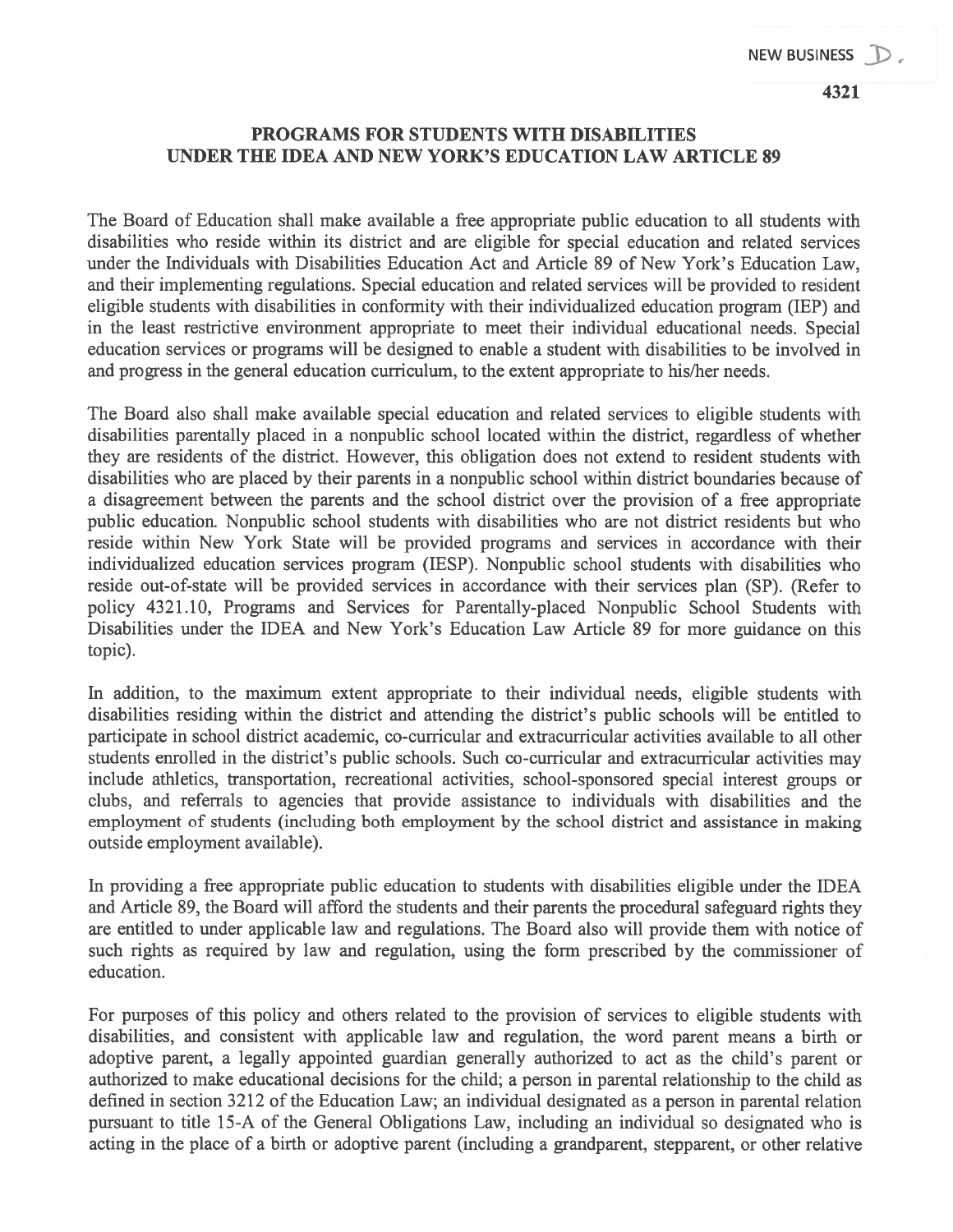with whom the child resides; or a surrogate parent who has been appointed in accordance with commissioner's regulations.

Eligible students with disabilities will be entitled to special education and related services until the end of the school year in which they turn 21 or until they receive <sup>a</sup> local high school or Regents diploma.

Students with disabilities may not be required to take medication as <sup>a</sup> condition for receiving <sup>a</sup> free appropriate public education.

To ensure the provision of <sup>a</sup> free appropriate public education to all eligible students with disabilities:

1. School district staff will take steps to locate, identify, evaluate and maintain information about all children with disabilities within the district, including homeless children and children who are wards of the state, and children attending nonpublic school within the district (including religious schools), who are in need of special education.

2. The district will establish <sup>a</sup> plan and practice for implementing school-wide approaches and interventions in order to remediate <sup>a</sup> student's performance prior to referral for special education services. The district will provide general education suppor<sup>t</sup> services, instructional modifications, and/or alternative program options to address <sup>a</sup> student's performance before referring the student to the Committee on Special Education (CSE). The Child Study Teamj will develop, implement and evaluate pre-referral intervention strategies (4321.2, School-wide Pre-referral Approaches and Interventions).

3. School district staff will refer for evaluation <sup>a</sup> student who has not made adequate progress after an appropriate period of time when provided instruction under <sup>a</sup> response to intervention program.

School district staff will initiate <sup>a</sup> reques<sup>t</sup> for evaluation of <sup>a</sup> student who has not made adequate progress after an appropriate period of time when provided instruction under <sup>a</sup> response to intervention program. In making the reques<sup>t</sup> the staff person will describe in writing intervention services, programs and methodologies used to remediate the student's performance prior to referral. In addition, the extent of parental contact will be described as well.

4. The Board will appoint <sup>a</sup> committee on special education (CSE), and, as appropriate, CSE subcommittees, to assure the timely identification, evaluation and placement of eligible students with disabilities.

5. The Board will arrange for special education programs and services based upon the recommendation of the CSE or CSE subcommittee.

6. The Superintendent shall establish <sup>a</sup> plan for the recruitment, hiring and retention of staff appropriately and adequately prepared to meet the needs of students with disabilities including, but not limited to, highly qualified special education teachers.

7. The Superintendent shall establish <sup>a</sup> comprehensive professional development plan designed to ensure that personnel necessary to carry out IDEA and Article 89 possess the skills and knowledge required to meet the needs of students with disabilities.

8. The Superintendent will establish <sup>a</sup> process for ensuring that district staff understand the right of students with disabilities to access and participate in the same academic, co-curricular and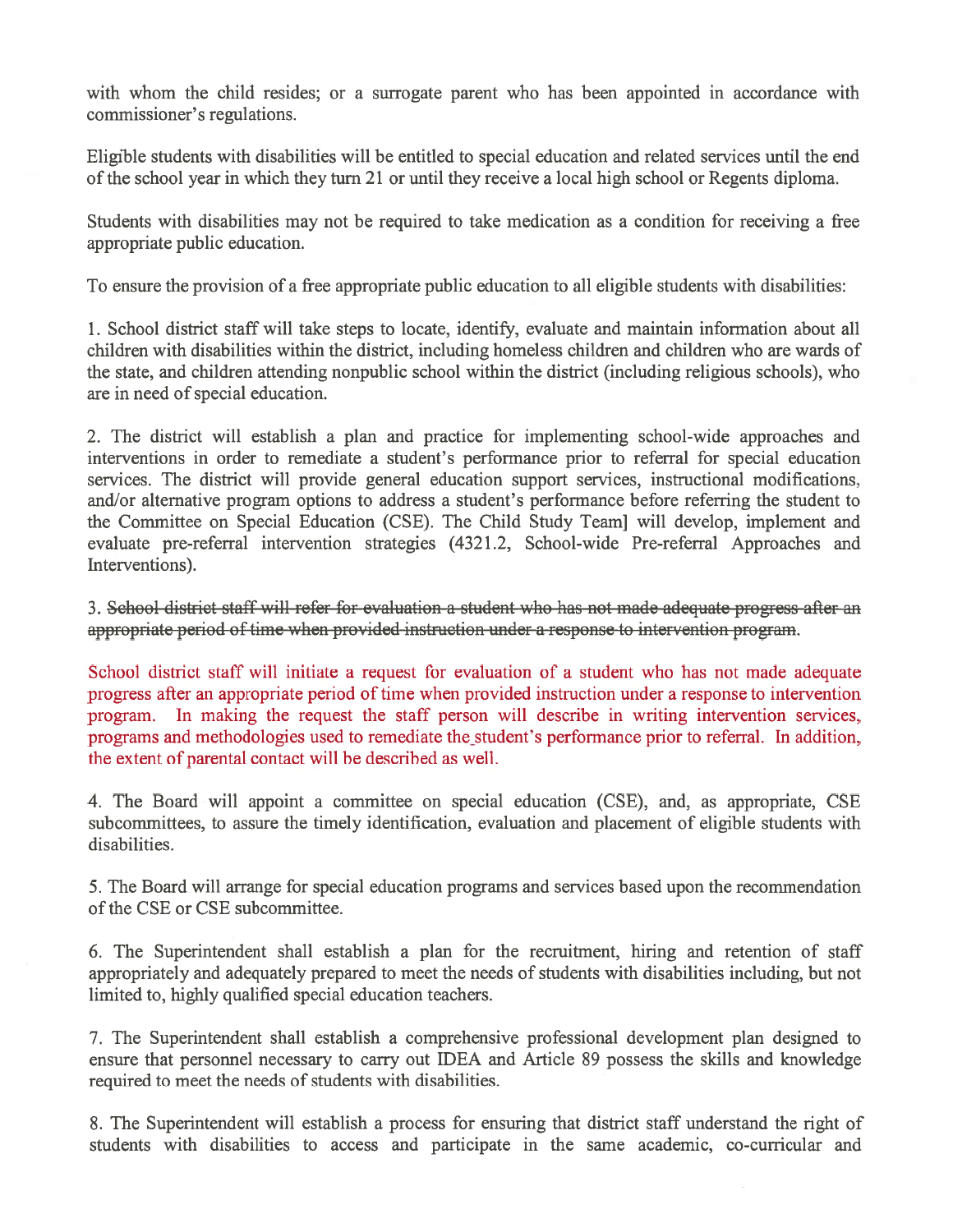extracurricular programs and activities as all other students enrolled in the district's public schools, to the maximum extent appropriate to their individual needs.

# Locate and Identify Students with Disabilities

The district will conduct an annual census to locate and identify all students with disabilities who reside in the district, and establish <sup>a</sup> register of such students who are entitled to attend the public schools of the district during the next school year, including students with disabilities who are homeless or wards of the State. The census shall be conducted, and the registry maintained, in accordance with the requirements established in Commissioner's regulations.

The Superintendent will determine what other activities might be appropriate to help locate and identify students with disabilities. These may include, but are not limited to, the mailing of letters to all district residents regarding the availability of special education programs and services and their right to access such services, and/or the publication of <sup>a</sup> similar notice in school newsletters and other publications.

(Refer to policy 4321.10, Programs and Services for Parentally-placed Nonpublic School Students with Disabilities under the IDEA and New York's Education Law Article 89, for more information regarding how to locate and identify nonpublic school students with disabilities).

# Evaluation of Students with Disabilities

To initially determine <sup>a</sup> student's eligibility for <sup>a</sup> free appropriate public education under the IDEA and Article 89, the district will conduct <sup>a</sup> full evaluation of the student in accordance within legally prescribed time lines. As set forth in Commissioner's regulations, the initial evaluation will include, at least, <sup>a</sup> physical examination, an individual psychological evaluation unless the school psychologist determines it unnecessary, a social history, an observation of the student in the student's learning environment to document the student's academic performance and behavior in the areas of difficulty, and other appropriate assessments or evaluations (including <sup>a</sup> functional behavioral assessment for <sup>a</sup> student whose behavior impedes his or he learning or that of others) to ascertain the physical, mental, behavioral and emotional factors that contribute to the suspected disabilities.

Once <sup>a</sup> student has been determined eligible to receive <sup>a</sup> free appropriate public education, the district will reevaluate the student with <sup>a</sup> disability whenever the student's paren<sup>t</sup> requests <sup>a</sup> reevaluation, and when the district determines the educational and related services needs (including improved academic achievement and functional performance) of the child warrant <sup>a</sup> reevaluation. However, <sup>a</sup> reevaluation must take place at least once every three years, unless the student's paren<sup>t</sup> and the district agree it is unnecessary.

# Parental Consent for Student Evaluations

Before conducting any type of evaluation, district staff will take steps to obtain written informed consent from <sup>a</sup> student's parent, as required by applicable law and regulations. They also will keep <sup>a</sup> detailed record of those attempts and their results, including phone calls and correspondence, visits to the parent's home and any responses received.

1. If <sup>a</sup> paren<sup>t</sup> refuses to give consent for an initial evaluation, or fails to respond to such <sup>a</sup> request, the paren<sup>t</sup> will be given an opportunity to attend an informal conference and ask questions about the proposed evaluation. Unless the referral for evaluation is withdrawn, if the paren<sup>t</sup> continues to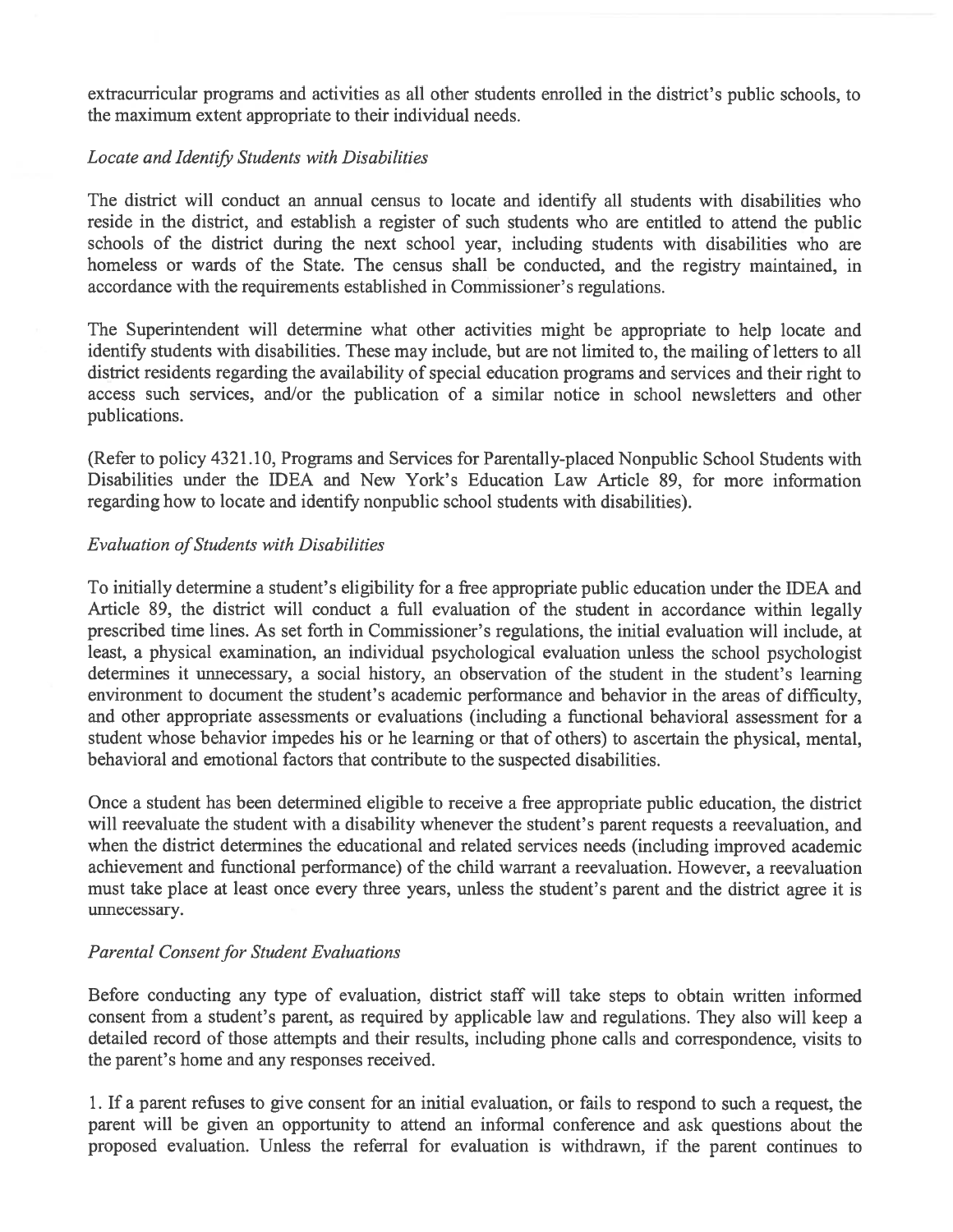withhold consent, the Board will commence due process proceedings to conduct an initial evaluation without parental consent within the time lines established in Commissioner's regulations.

2. If <sup>a</sup> paren<sup>t</sup> refuses to give consent for <sup>a</sup> reevaluation, or fails to respond to such <sup>a</sup> request, district staff will proceed with the reevaluation without parental consent if it has engaged in documented reasonable efforts to obtain such consent and the paren<sup>t</sup> has failed to respond. If the district cannot document its efforts to obtain consent, the Board will commence due process proceedings to conduct <sup>a</sup> reevaluation without parental consent.

3. If district staff is unable to obtain consent for the initial evaluation or reevaluation of <sup>a</sup> home schooled or <sup>a</sup> parentally-placed nonpublic school student, the Board will not commence due process proceedings to conduct the evaluation without parental consent, and will consider the student as not eligible for special education.

# Conduct of Evaluations

In conducting evaluations of students with disabilities, the district will use <sup>a</sup> variety of assessment tools and strategies, including parent-provided information, to gather relevant functional, developmental, and academic information for determining <sup>a</sup> student's eligibility for special education and related services, and the content of the student's individualized education program or individualized education services program or services plan in the case of nonpublic school students with disabilities (including information related to enabling the student to be involved in and progress in the general education curriculum).

The district also will assess <sup>a</sup> student in all areas of suspected disability, and the assessment and other evaluation used will not be discriminatory on <sup>a</sup> racial or cultural basis. In addition, students will be assessed in the language and form most likely to yield accurate information on what the student actually knows and can do academically, developmentally, and functionally, unless it is not feasible to do so.

In the case of students suspected of having <sup>a</sup> specific learning disability, the district will follow the procedures established in commissioner's regulations.

The district will notify <sup>a</sup> student's paren<sup>t</sup> of any determination that no additional data is needed and the reasons for such <sup>a</sup> determination. It will also inform the paren<sup>t</sup> of his or her right to reques<sup>t</sup> an assessment, notwithstanding that determination.

# Eligibility Determination

The CSE or CSE subcommittee will determine whether <sup>a</sup> student is eligible for special education and related services under the IDEA and Article 89, as well as the student's educational needs.

The CSE or CSE subcommittee may not determine that <sup>a</sup> student is eligible for special education and related services if the determining factor is lack of appropriate instruction in the essential components of reading, including phonemic awareness, phonics, vocabulary development, reading fluency (including oral reading skills), and reading comprehension strategies; or lack of appropriate instruction in math; or limited English proficiency.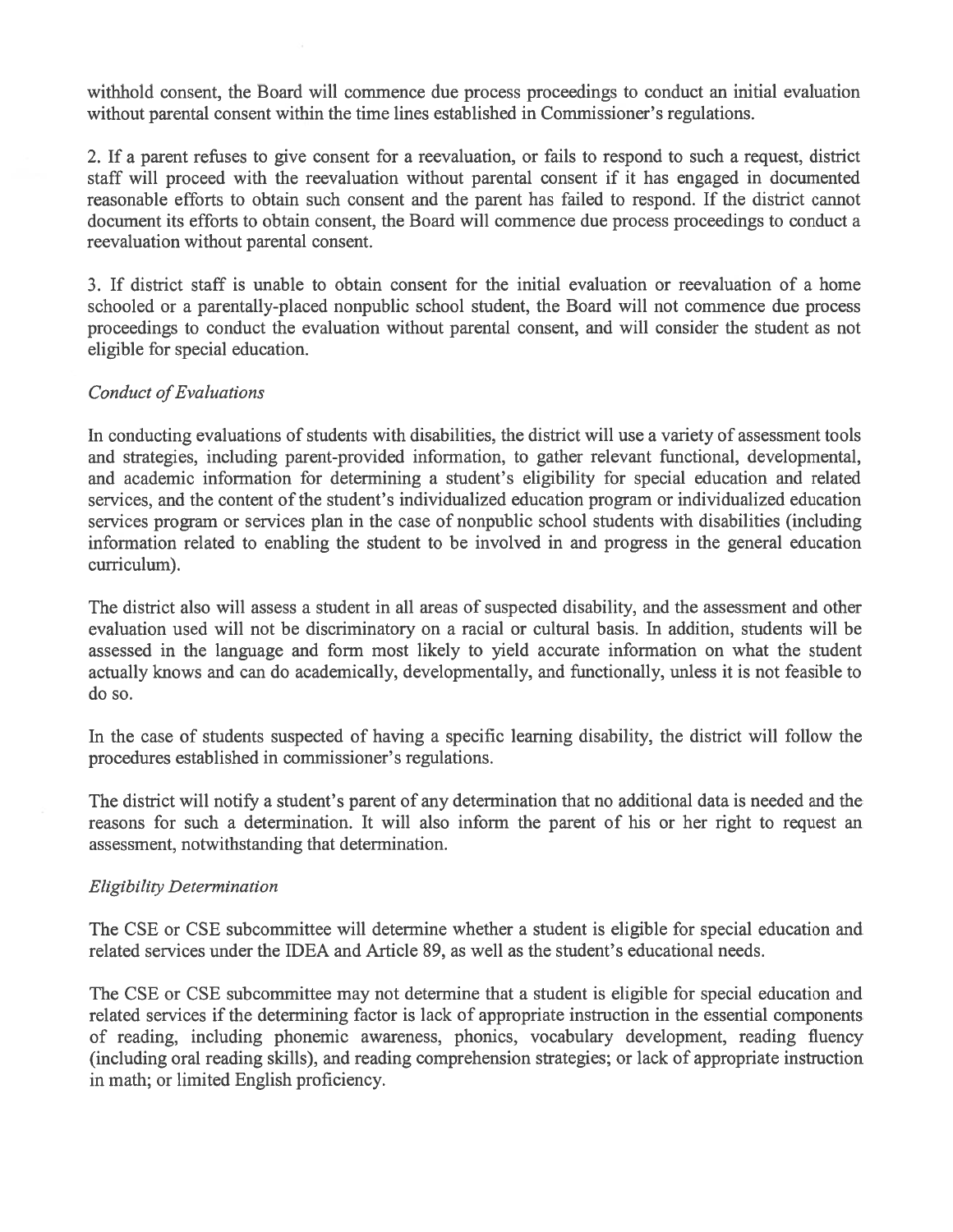# Committee on Special Education

The members of the CSE and CSE subcommittees will include those individuals identified in applicable law and regulations, and their attendance at CSE and CSE subcommittee meetings will be required excep<sup>t</sup> as otherwise provided in law and regulations.

The paren<sup>t</sup> of <sup>a</sup> student with disabilities is one of the mandated CSE and CSE subcommittee members and as such has <sup>a</sup> right to participate in CSE and CSE subcommittee meetings concerning the identification, evaluation, educational placement, and the provision of <sup>a</sup> free appropriate public education to their child. District staff will take steps to ensure the parent's participation, in accordance with the following:

1. CSE and CSE subcommittee meetings will be scheduled at <sup>a</sup> time and place that is mutually agreeable to the paren<sup>t</sup> and the district.

2. The paren<sup>t</sup> will be given at least five days notice of the time and place of <sup>a</sup> CSE or CSE subcommittee meeting, excep<sup>t</sup> as otherwise provided in law and regulation, along with notice of the purpose of the meeting, those who will attend (including name and title), and the parent's right to be accompanied to the meeting by person(s) the paren<sup>t</sup> considers to have knowledge and special expertise about their child.

3. The paren<sup>t</sup> and the district may agree to use alternative means of participation at CSE meetings, such as videoconferences or telephone conference calls.

4. District staff will take any action necessary to ensure that the paren<sup>t</sup> understands the proceedings at CSE meetings, including arranging for an interpreter for deaf parents or parents whose native language is other than English.

The CSE or CSE subcommittee may meet without <sup>a</sup> student's paren<sup>t</sup> only if district staff has been unable to obtain either parent's participation, and has <sup>a</sup> record of its attempts to arrange <sup>a</sup> mutually agreed upon time and place. Similarly, the CSE or CSE subcommittee may make <sup>a</sup> decision without the involvement of the student's paren<sup>t</sup> only if district staff has been unable to obtain parental participation, even through the use of alternative means of participation, and has <sup>a</sup> record of its attempts to ensure parental involvement.

# Provision of Services:

The Board will arrange for appropriate special education and related services recommended by the CSE or CSE subcommittee within 60 school days of the district's receipt of parental consent to evaluate <sup>a</sup> student not previously identified as <sup>a</sup> student with <sup>a</sup> disability, or within 60 school days of referral for review of <sup>a</sup> student with <sup>a</sup> disability, excep<sup>t</sup> as otherwise provided in law and regulations.

All staff responsible for the implementation of <sup>a</sup> student's individualized education program, or an individualized education services program or services plan in the case of parentally placed nonpublic school students with disabilities, will be provided information regarding those responsibilities (Refer to policy 4321.5 for more information on this topic).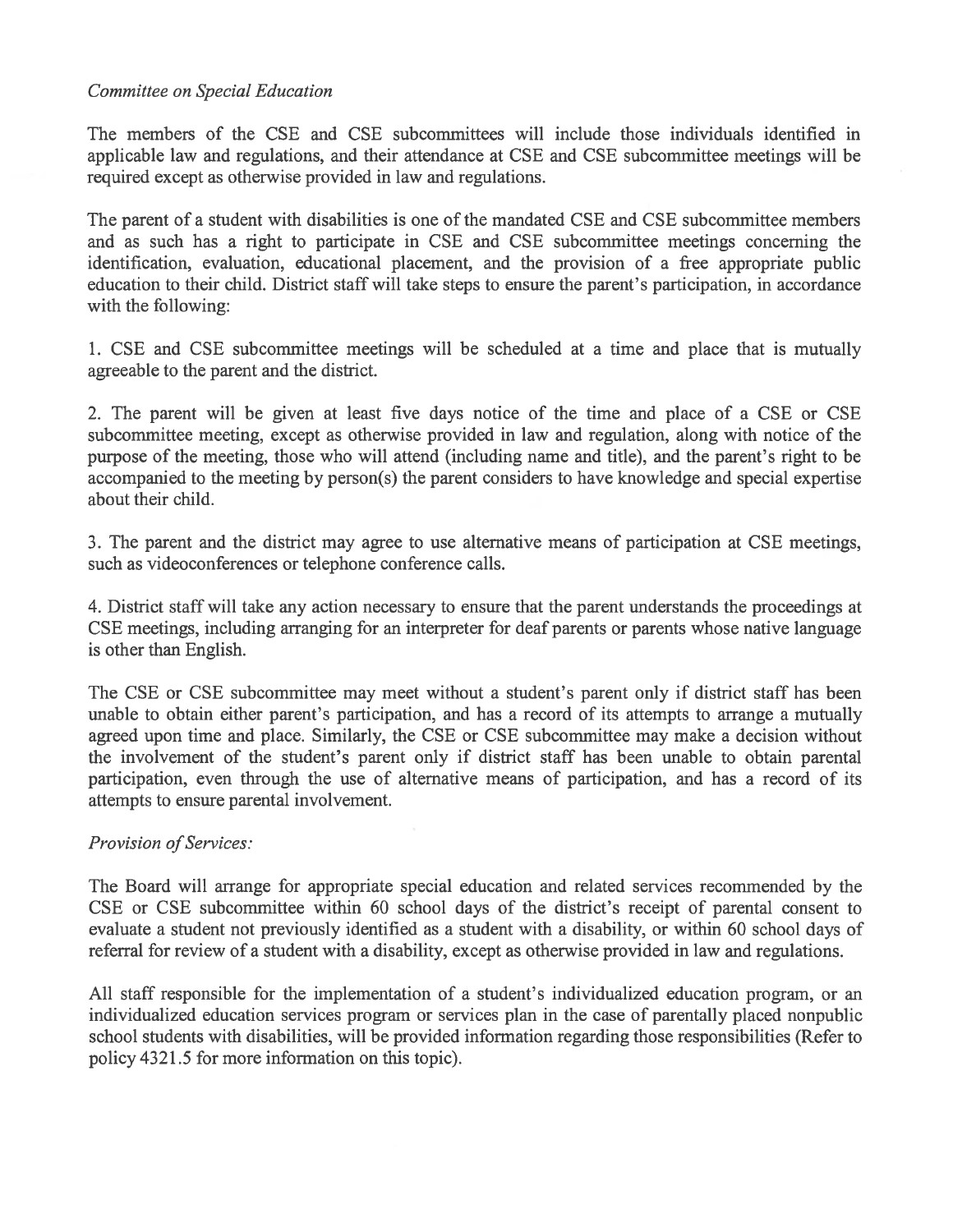## Parental Consent for the Provision of Services:

The Board acknowledges that parental consent for initial evaluation does not constitute consent for placement for the provision of special education and related services. Therefore, district staff will take steps to obtain written informed consent for the initial provision of special education and related services to an eligible student. The Board will be precluded by applicable law and regulations from commencing due process proceedings to override the parent's refusal to provide such consent or override the parent's failure to respond to such <sup>a</sup> request.

### Transition Service and Diploma/Credential Options

In accordance with law and regulation, the Board will ensure the provision of transition services, which are <sup>a</sup> coordinated set of activities for students with disabilities that facilitates movement from school to post-school adtivities, which may include but are not limited to postsecondary education, vocational education, integrated employment, continuing and adult education, adult services, independent living or community participation. At age 15, or younger if appropriate, the student's IEP will include <sup>a</sup> statement of transition service needs and will include undertaking activities in the following areas:

- •Instruction
- Related services
- Community experiences
- The development of employment and other post-school adult living objectives; and
- • When appropriate, acquisition of daily living skills and provision of <sup>a</sup> functional vocational evaluation.

In developing the plan for transition services, students and parents will be made aware of the range of diploma and credential options available and the requirements associated with each option.

- Cross ref: 1900, Parental Involvement (Title I)
	- 4000, Student Learning Objectives and District Instructional Goals
	- 4770. Graduation Requirements
	- 5500, Student Records
	- 6700, Purchasing
	- 9700, Staff Development
- Ref. The Individuals with Disabilities Education Act (IDEA), 20 USC §§1400 *et seq.*; 34 CFR Part 300; N.Y. Education Law Article 89, §§4401 et seq.; 8 NYCRR Part 200

 $1<sup>st</sup>$  reading -  $2/12/08$  $2<sup>nd</sup>$  reading & adoption - 3/11/08 Revisions presented for:  $1<sup>st</sup> reading - 11/12/13$